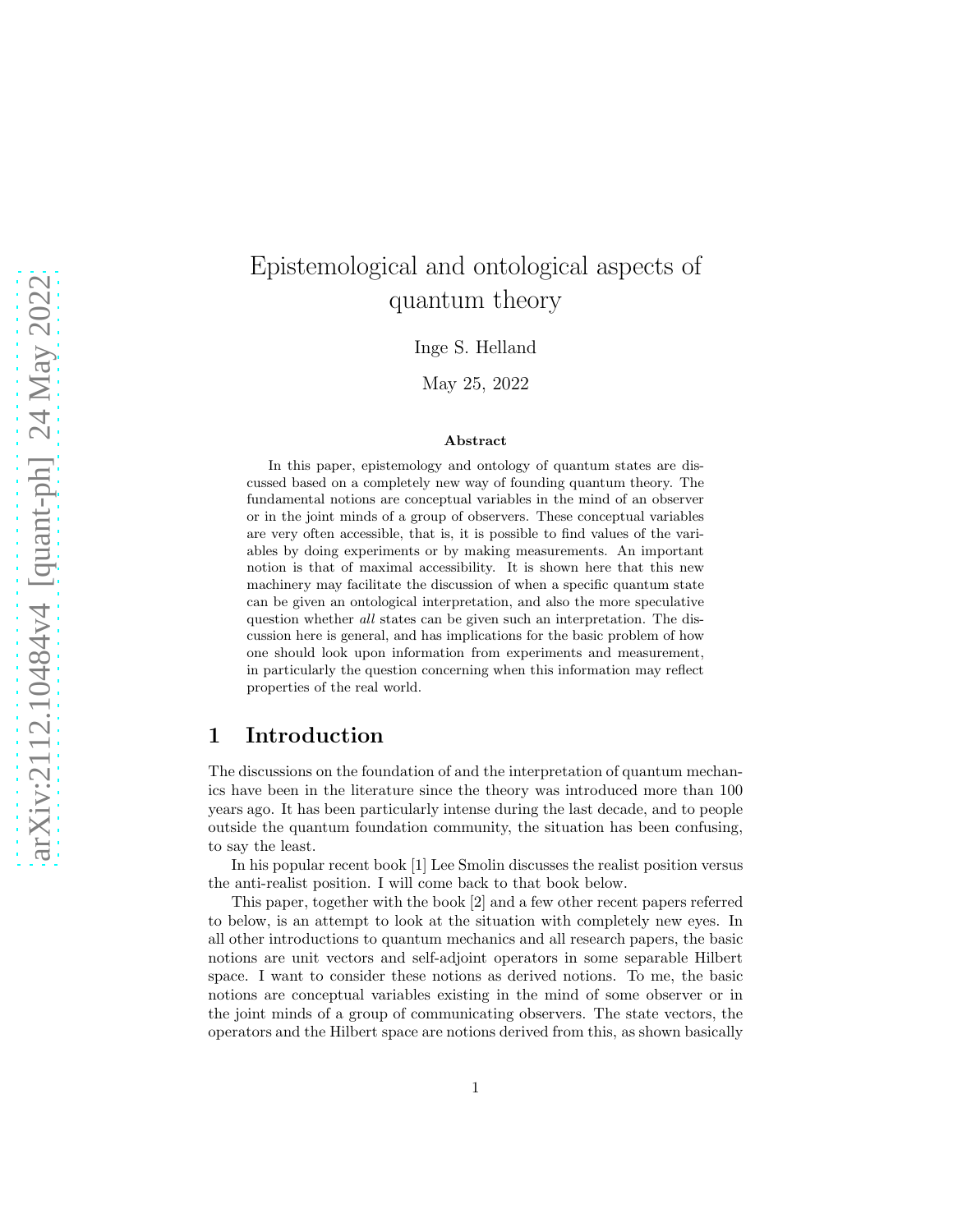in Theorem 1 of the next Section. The discussion of the present paper gives one application of this theorem. Another illustration of the implications of the same theorem is in the discussion of the Bell theorem and the Bell experiment, as given in [3].

This theorem not only leads to a new interpretation, an interpretation generalizing the QBist interpretation. It also facilitates many discussions on fundamental questions. This is illustrated in the present paper by taking up the important questions about whether or not or in what sense quantum mechanics should be seen as an epistemological theory or an ontological theory. To me, the epistemological aspect is fundamental. But an important question is when a specific state also can be characterized as an ontological state describing the real world, another, more speculative question may be if all states in some sense can be given such an interpretation.

I first review and critizise two recent papers on these questions that are using the traditional machinery. Then I give my own discussion using the notion of epistemic processes. I leave to the reader to judge which conceptual machinery is the simplest and most enlightening one.

The plan of the paper is as follows: In Section 2 I formulate the basic theorem, proved both in [2], [4] and [5]. Section 3 takes up the notion of causality as discussed in the recent book by Judea Pearl and in some of the resulting statistical literature. Section 4 discusses briefly a valuable aspect of quantum theory based on traditional concepts: quantum picturalism. In section 5 I review a recent paper on the epistemology/ ontology problem that uses quantum pictorialism. Section 6 reviews another recent paper on the same problem. In Section 7 I introduce Convivial Solipsism, which as an interpretation is related to my own views, and in Section 8 I introduce measurements. Then in Section 9 I give my own discussion on when and how quantum states can be given an ontological interpretation. Two brief remarks are given in Section 10, before I in Section 11 discuss briefly the recent book by Lee Smolin on the search for some reality beyond quantum theory and some related articles. I complete with some very general remarks in Section 12.

### 2 Quantum theory from conceptual variables

One main result from [2], as generalized in [4] and [5], is the following:

**Theorem 1** Consider a situation where there are two maximally accessible conceptual variables  $\theta$  and  $\xi$  in the mind of an observer or in the joint minds of a communicating group of observers. Make the following assumptions:

(i) On one of these variables,  $\theta$ , there can be defined group actions from a transitive group G with a trivial isotropy group and with left invariant measure  $\rho$  on the space  $\Omega_{\theta}$ .

(ii) There exists a unitary irreducible representation  $U(\cdot)$  of the group G defined on  $\theta$  such that the coherent states  $U(q)|\theta_0\rangle$  are in one-to-one correspondence with the values of  $g \in G$  and hence with the values of  $\theta$ .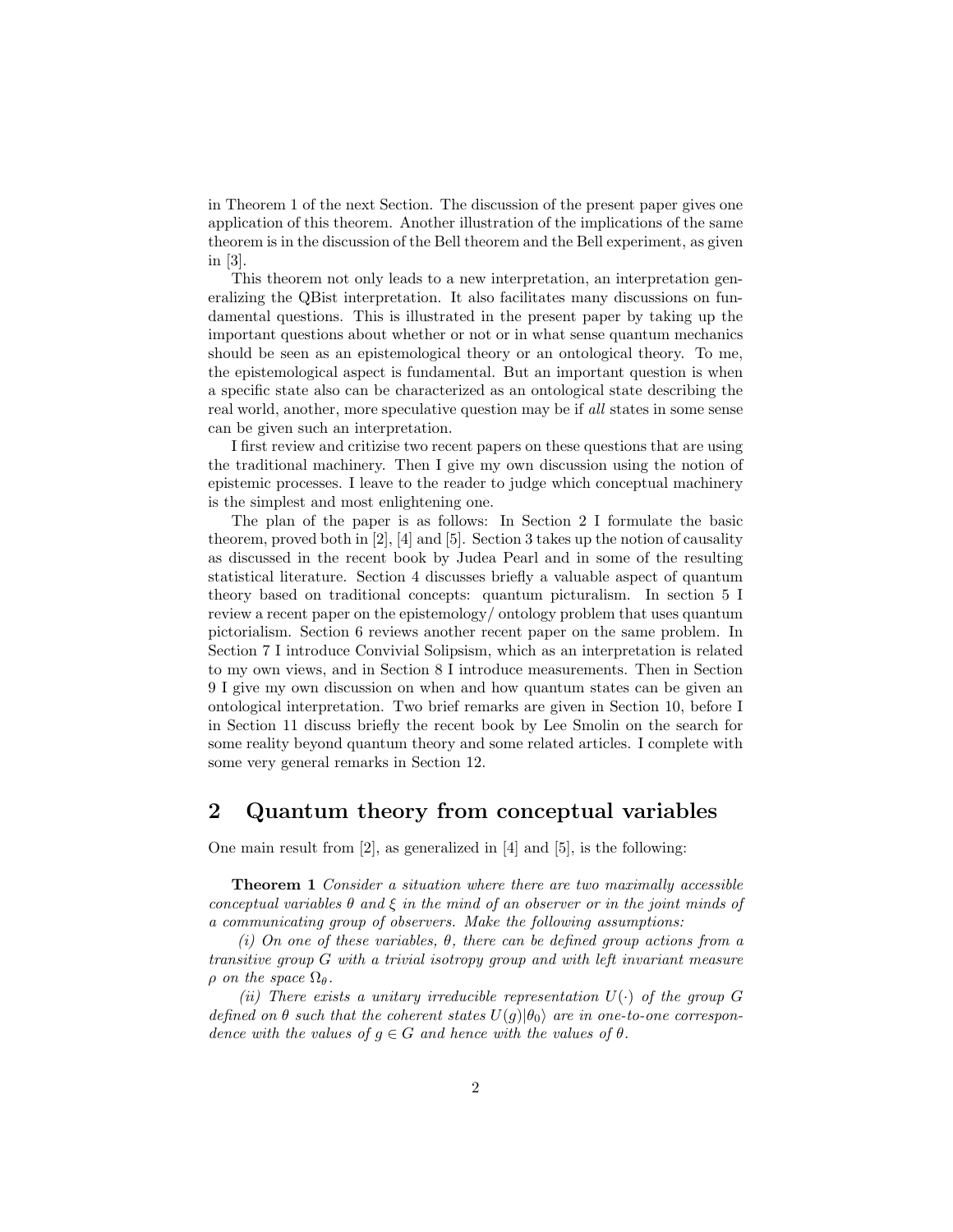(iii) The two maximally accessible variables  $\theta$  and  $\xi$  can both be seen as functions of an inaccessible variable  $\phi \in \Omega_{\phi}$ . There is a transformation k acting on  $\Omega_{\phi}$  such that  $\xi(\phi) = \theta(k\phi)$ .

Then there exists a Hilbert space H connected to the situation, and to every accessible conceptual variable there can be associated a unique symmetric operator on H.

Of course the Hilbert space  $\mathcal H$  here is the one associated with the representation (ii) in the theorem. The most important result is that to every accessible conceptual variable there is associated a unique operator on this Hilbert space. Explicit formulas for the operators are given in  $[2]$ ,  $[4]$  and  $[5]$ . Note that this is for free without stating any abstract axioms.

To understand this theorem, some definitions are necessary: An accessible conceptual variable is a variable that one can in principle obtain values for by doing an experiment or performing a measurement. It is maximally accessible if it can not be taken as a function of another, wider accessible variable. A more precise mathematical definition of this is given in [5]: The conceptual variables have a partial ordering given by functional dependence: Say that  $\theta$  is less than or equal to  $\lambda$  if  $\theta = f(\lambda)$  for some function f. Then by Zorn's lemma there exist maximally accessible conceptual variables.

It is important that there in situations related to quantum theory as approached in [2], also exist inaccessible conceptual variables, like the full spin vector of a particle or the vector (position, momentum). Thus Heisenberg's uncertainly relation is an important background assumption behind the theorem, essentially the only physical assumption that is needed.

The assumption (ii) can be satisfied under weak conditions, as shown in [4] and [5]. In particular, it seems like this assumption can be omitted in the discrete case.

In the discrete case, more can be proved [2]: The possible values of an accessible variable coincide with the eigenvalues of the corresponding operator. The eigenspaces of the operators connected to variables  $\lambda$  are in one-to-one correspondence with questions: 'What will be the value of  $\lambda$  if I measure it?', together with a sharp answer  $\lambda = u'$ . If and only if  $\lambda$  is maximally accessible, the eigenspaces are one-dimensional. This gives a concrete, very simple interpretation of very many unit vectors in the Hilbert space. Each such vector  $|\psi\rangle$  can be said to be in one-to-one correspondence with a question-and-answer pair: 'What is  $\lambda$ ?' together with an answer  $\lambda = u$ . The difficult problem of determining when all relevant unit vectors in some concrete situation can have the above representation, is taken up in [6].

The assumption that there can be defined a transitive group acting upon  $\theta$ is crucial. It can easily be satisfied when the range of  $\theta$  is finite or is the whole line  $\mathbb{R}^1$ .

Theorem 1 can be used for a new foundation of essential parts of quantum mechanics. Having established this important foundation, the main other foundational result to prove, is the Born formula. In [2] this formula is proved under the following three assumptions: 1) The likelihood principle from statistics holds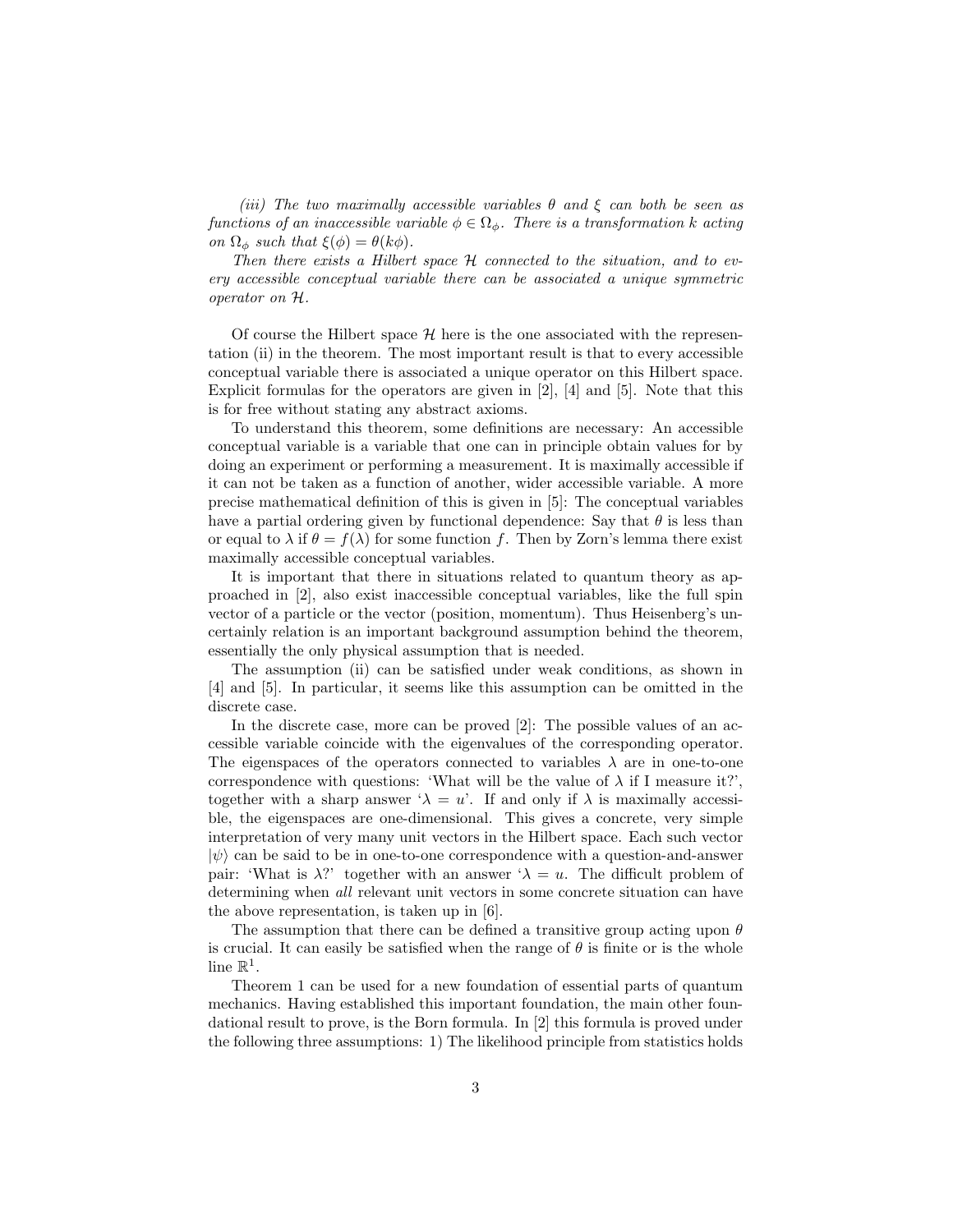(this principle is motivated in Chapter 2 of the book). 2) The observer performing the relevant experiment or measurement has ideals which can be modelled by a perfectly rational concrete or abstract being. Rationality is here formulated in terms of a Dutch Book principle. 3) The state in the mind of this observer describing the physical system before the measurement or experiment, is given by a sharp value of some maximally accessible variable.

For further consequences of this theory, see [2].

### 3 Causality, inference, and reality

The book [2] is concentrating on epistemic processes, processes to obtain knowledge through experiments or measurements. (Of course, there are also other ways to obtain knowledge; this is largely ignored in [2].) A very important problem that remains to be discussed, is to what extent the results of such epistemic processes can be associated with some sort of reality, a 'real' world. The only statement about this given in [2] is the following: If all real and imagined observators can be said to agree on the result of some experiment or measurement, then this is a strong argument to the effect that this result can be coupled to some reality. This conclusion is strengthened if the experiment is done in a 'proper' scientific way.

Recently, a rather involved discussion of the reality-question has been done in [7]. That discussion relies heavily on the notion of causality, so our first task here will be to review recent scientific developments that to a large extent has clarified understanding and use of the causality concept.

The book by Pearl [8] has been extremely important in clarifying the distinction between causality and statistical inference. Very briefly, statistics has to do with observing data, postulating a model describing these data, and drawing conclusions from that. As an example, a phenomenon under investigation may be the correlation between different variables. On the other hand, any causal statement involves a direction between variables: An assumed cause and an assumed effect. The main point in [8] is the introduction of a 'do' statement, and an intervention related to this: If I assume that I can do something with one variable (the cause), then this may have an effect upon another variable, the effect or response.

Diagrams are important in [8], diagrams involving arrows (cause-effect relations) from one variable to an other. These diagrams can be quite complicated, but are always useful for trying to understand causality. In [9] Cox and Wermuth used diagrams together with probability models to explain the difference between conditioning and intervention. Three variables are involved: Cause (C), response (R) and background (B). In the physical litterature, and also in [2], the background variable may be taken as synonymous to the context of the situation. In general there is an arrow from B to R, an arrow from B to C, and an arrow from C to R. In probability terms this can be written in the recursive form

<span id="page-3-0"></span>
$$
f_{RCB} = f_{R|CB} f_{C|B} f_B. \tag{1}
$$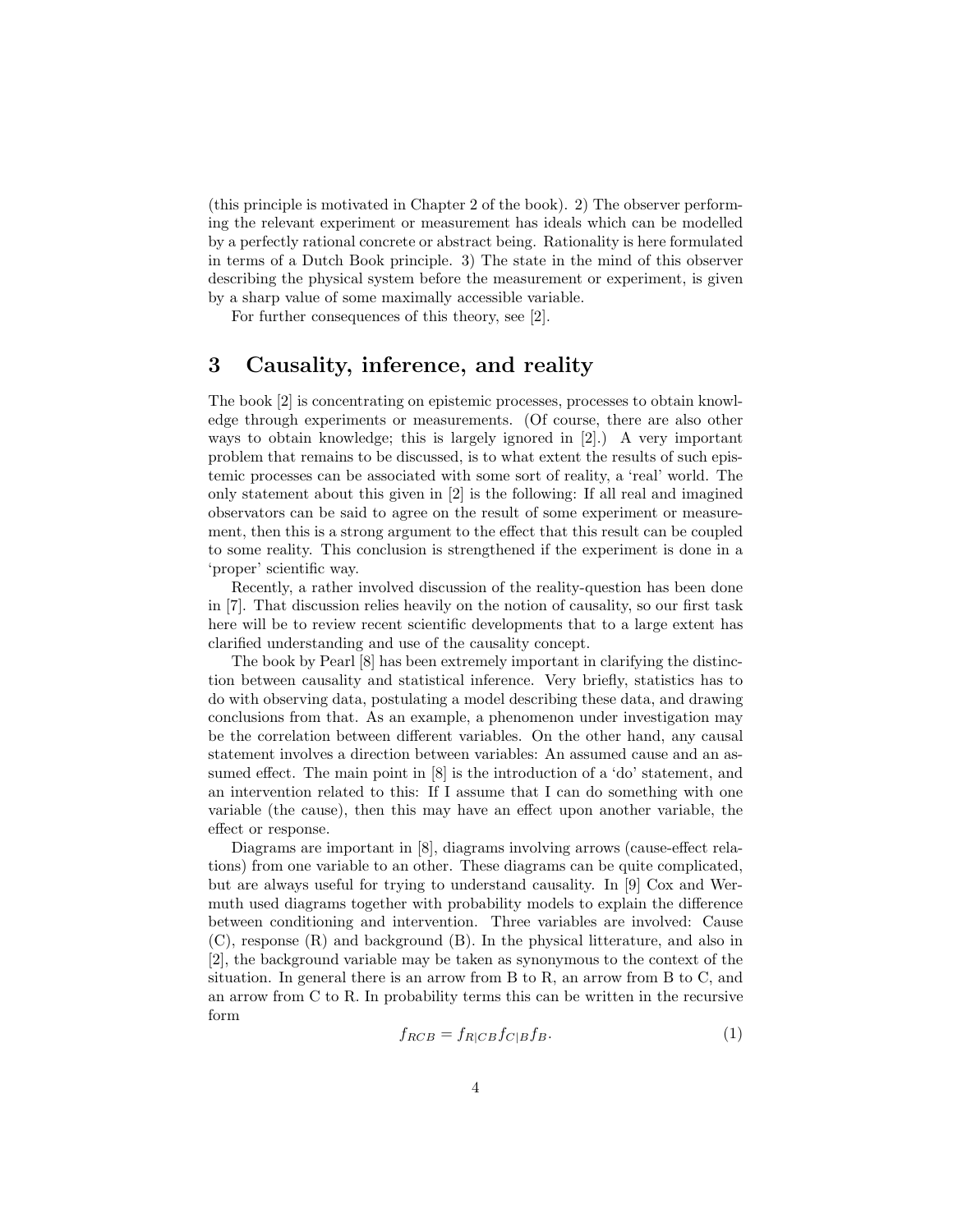Conditioning i Pearl's sense is a standard conditioning calculation in [\(1\)](#page-3-0) given that C is fixed at some value c. The resulting conditional distrubution of R can be found by marginalizing over B, that is

$$
f_{R|C} = \int f_{R|CB} f_{B|C} db,\tag{2}
$$

where  $f_{B|C} = f_{CB}/f_{C}$ . According to [9] it is appropriate ro use  $f_{R|C}$  for constructing an empirical prediction of R given only  $C = c$ .

To represent an innovation, on the other hand, one must make an assumption about the causal connection: In terms of the diagram described above, the arrow directly between B and C must be removed, corresponding to an assumption of independence. This in general implies a different distribution of  $R$ , when we have intervened to set  $C = c$ , namely

<span id="page-4-0"></span>
$$
f_{R||C} = \int f_{R|CB} f_B bd. \tag{3}
$$

This corresponds to Pearl's definition of a causal effect.

The probabilities in  $(1)-(3)$  $(1)-(3)$  may in principle be any probabilities, for instance quantum probabilities.

In [2] the operators and the quantum states are coupled to questions to nature of the form 'What will the conceptual variable  $\theta$  be if we measure it?', that is, a 'What?- question. In [8] causal diagrams and their realization are also coupled to questions of the type 'How?' and 'Why?' According to the philosopher David Hume, the why is superflous as it is subsumed to the how. The last chapter in [8] discusses various philosopher's opinions on the causality concept.

In any case, when discussing reality in quantum mechanics, Schmid et al. [7] indicate a theory where they look at both causality and inference in order to enlighten this discussion. Before I enter a brief review of that paper, I have to go into the recently developed diagrams describing quantum theoretical processes.

### 4 Quantum picturalism

The following is a very brief recapitulation of a deep and important subject.

[10] is a review paper that builds upon deep mathematics (category theory, specifically monoidal categories), but at the same time illustrates the relevant theory by almost trivial, everyday sets of processes. Diagrams are described as tools for intuitive reasoning about complicated interacting quantum systems, a step-stone towards a deeper conceptual understanding of quantum theory. Elementary quantum mechanics is seen to be 'low level'; the diagrams allow one to reason at a much higher level.

Basically the relevant diagrams consist of boxes bound together by one or several wires. Algebraic structures defined in terms of elements, operations and axioms, are in one-to-one correspondence with pictures. Any equation between two pictures is derivable from intuitive rules in the diagrammic calculus, if and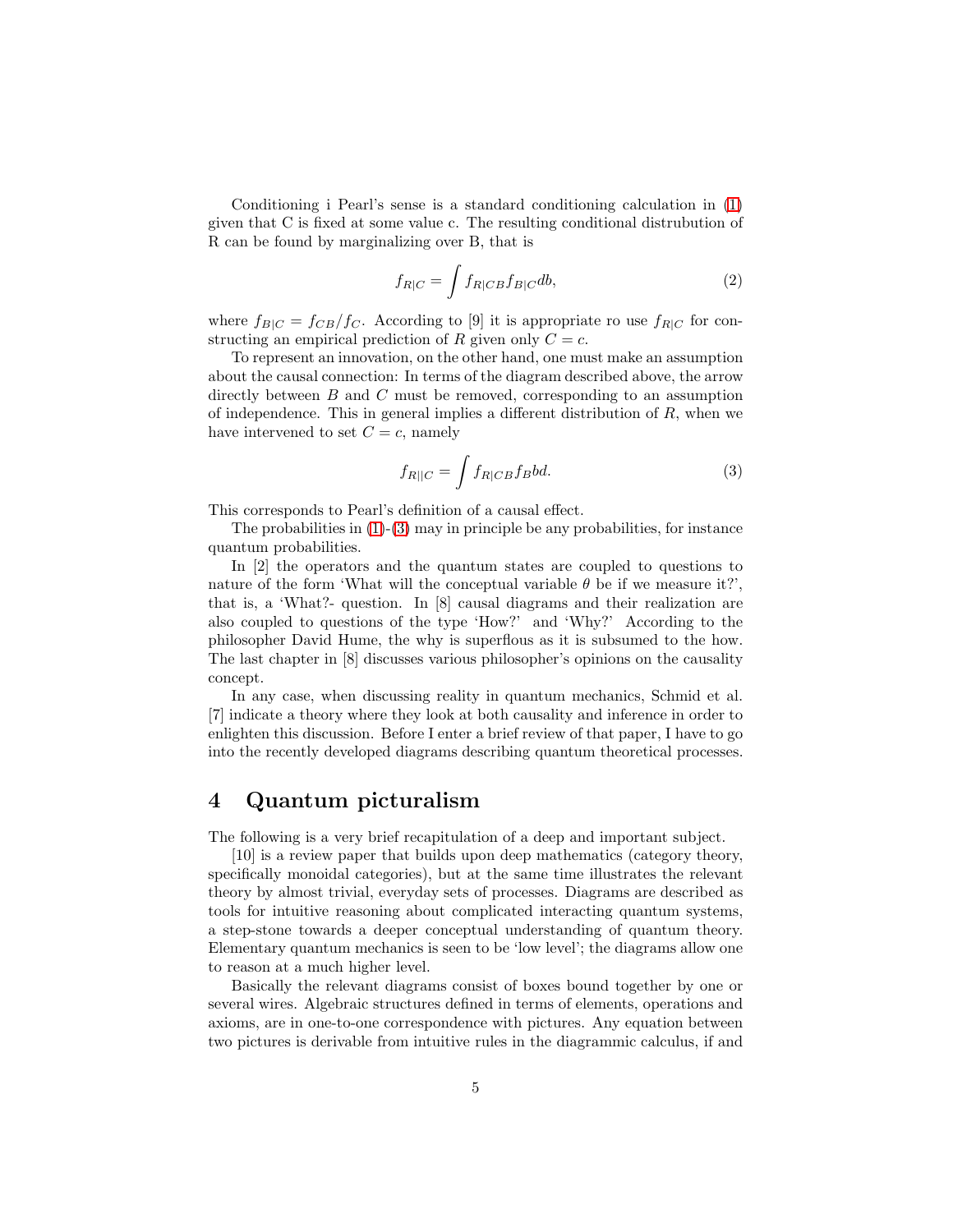only if the corresponding formal expressions are derivable from the axioms of the algebraic structure.

In a quantum mechanical setting, the boxes are said to represent processes, the wires systems. States are special processes without any input wire; effects are special processes without any output wire. A wire (system) may be one of the results of some process, or it may be one of the factors that initiate a process.

I want to add an additional remark to my own notion of a state. Conceptually, a state may be defined through a choice between several possible conditions that characterizes a given physical system. In concrete terms, in [2] a state is associated with some relevant maximally accessible conceptual variable and a sharp value of this variable, a specific set of conditions. Thus from my point of view, what is often not stressed in physics texts, seemingly also not in [10], is that the specific set of conditions must either be chosen initially by some observer or by a communicating group of observers, or chosen during observation by an observer/ group of observers. In this sense the states can be said to belong to certain  $mind(s)$  of observer(s). In reality, a whole diagram, in the way it is described in [10] must be seen as a model, belonging to the mind(s) of some observer(s). I will come back to this later.

### 5 Starting to unscramble the omelette

The analysis of [7] takes as a point of departure a statement by E.T Jaynes to the effect that our present quantum mechanical formalism is in part describing realities of Nature and in part incomplete human information about Nature. This is scrambled into an omelette which seems to be difficult to unscramble. The goal of the authors of [7] is to try to approach this by looking partly upon causal mechanisms and partly on inferential mechanisms in the relevant sets of processes, and developing a theory that takes both these aspects into consideration.

An important notion in [7] is that of a diagram-preserving map. Diagrams (pictures) are defined as in Section 4 above, in particular the processes are the boxes of the diagrams (with wires connected to them). A process theory is defined as a collection of processes,  $T$ , which is closed under forming of diagrams. A diagram-preserving map,  $m: T \to T'$  is a map from prcesses in T to processes in  $T'$  such that wiring together processes in  $T$  to form a diagram and then applying the map  $m$  to each of the component processes and finally wiring them together in  $T'$ .

Causal systems and inferential systems are defined in terms of diagrams. I will not go into details here, but it is important that in [7], inference is limited to inference by means of Bayesian probability theory. Two kinds of causal theories are considered. Causal-inferential theories are defined formally by an injective map from the causal theories and another injective map from the inferential theories. This is done in the classical case and in the quantum case. Inferential equivalence is then defined.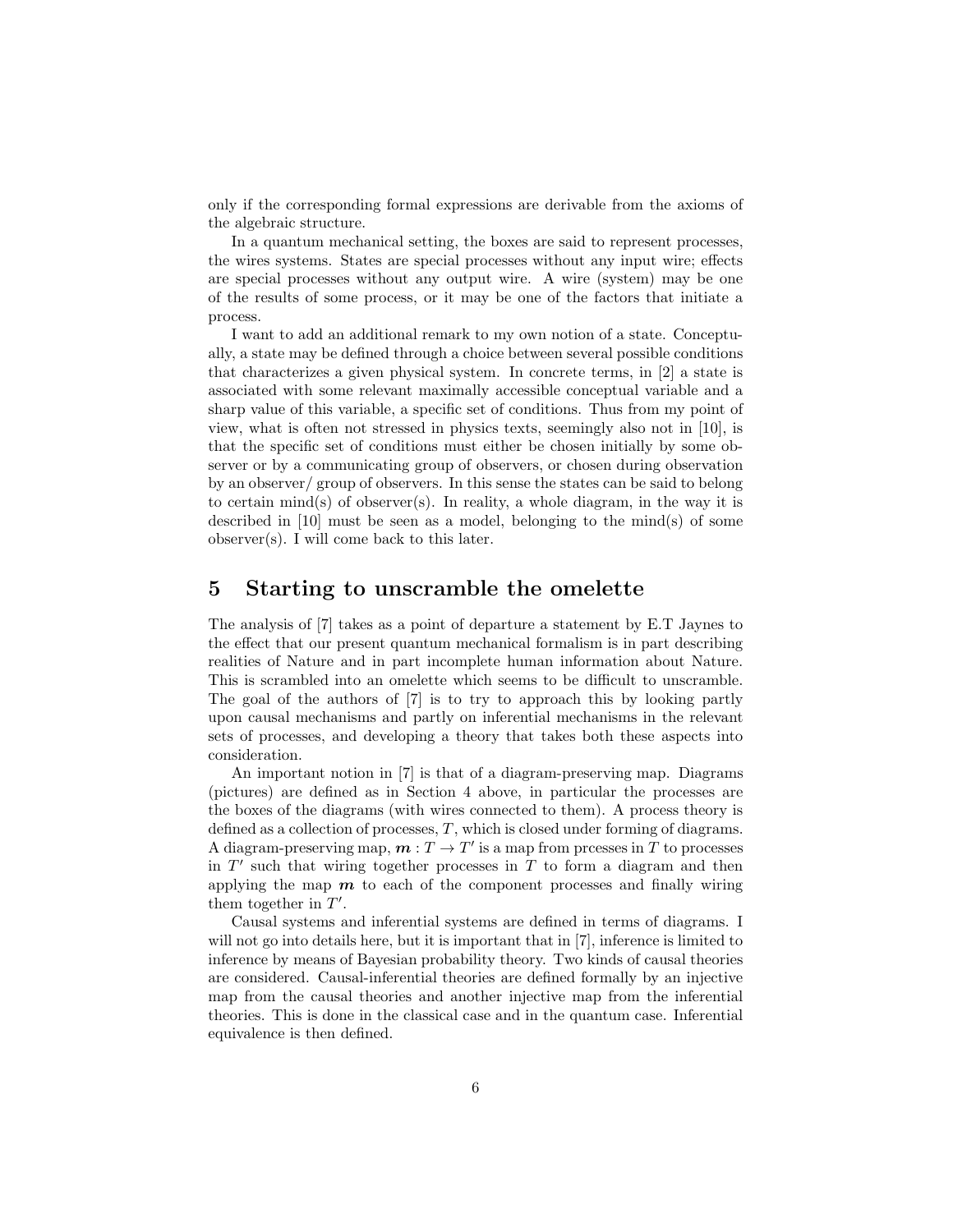All these definitions allow the authors of [7] to describe how to 'make an omelette', and from this classical realism is first discussed, and then how to go beyond classical realism. During this discussion, an important principle is introduced, claimed to have been endorsed by Einstein, what is called Leibniz's methodological principle: If an ontological theory implies the existence of two scenarios that are empirically indistinguishable in principle but ontologically distinct, then the ontological theory should be rejected and replaced with one relative to which the two scenarios are ontologically identical.

[7] lists several criteria that must be satisfied in order that some causal theory should contain enough structure to be doomed worthy of the title 'realist'. A nonclassical realist representation map is said to be Leibnizian if it preserves inferential equivalence relations. An aim of the work is said to generate a compelling interpretation of quantum theory - one that satisfies the spirit of locality and Leibnizianity. During the discussion it is among other things said that the dichotomy in the interpretation of quantum theory: Does a state have an ontological or epistemological status? - sometimes is a false dichotomy. The discussion in [7] aims at subsuming both classical and non-classical causal modelling. The framework in the quantum case seeks to circumvent certain no-go results. It is argued that if one can identify their conventional (classical) interpretations, then one has the means of defining an intrinsically quantum notion of realism. The discussion is not assumed to be final; several possible extensions are sketched.

# 6 Shall we give up classical ontology?

No one should seriously doubt that the real world exists. Questions like 'Is the moon there when nobody looks?' [11] may be asked, but not really seriously. In my opinion, the question of realism should not be concerned with the existence of the real world, but with the detailed joint existence of all properties of the real world.

However, the recent paper by Evans [12] takes as his point of departure what is called Einstein-Bell realism. It starts with 3 conditions:

1) Quantum mechanical probabilities are epistemic;

2) Quantum mechanics is local;

3) Quantum mechanics is consistent with the no-go theorems.

Einstein-Bell realism is the conjunction of these conditions with the assumption that there is an objective reality.

The no-go theorems play an important role. Three are discussed in [12]: (i) The Bell theorem; (ii) The Kochen-Specker theorem; and (iii) The recent Shrapnel-Costa theorem. The Shrapnel-Costa theorem is seen as an extension of the Kochen-Specker theorem. Briefly it states that any ontological underpinning quantum behaviour must be contextual; moreover, "what is contextual is not just the traditional notion of 'state', but any supposedly objective feature of the theory, such as a dynamical law or boundary condition, which is responsible for the experimentally observed statistics."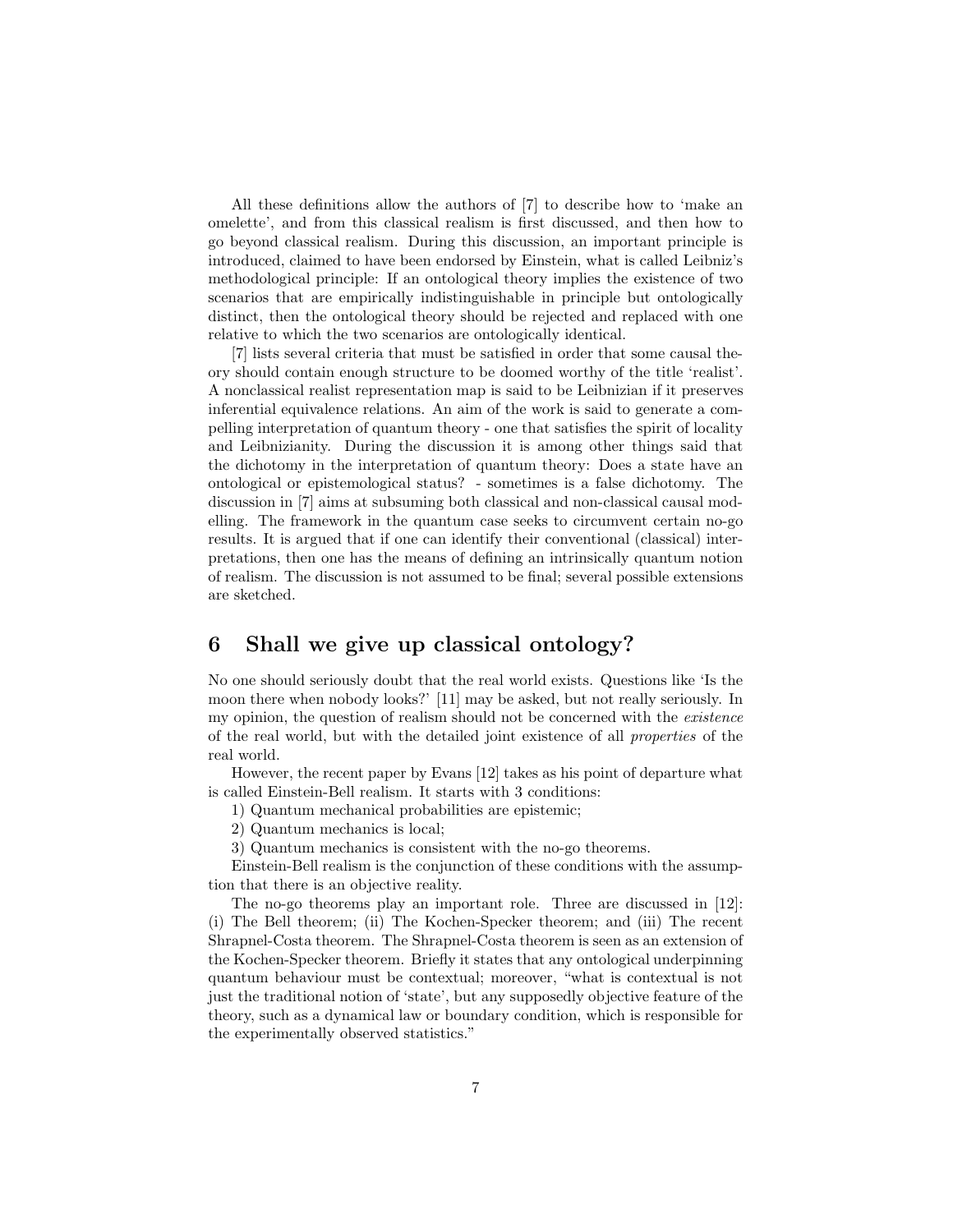Evans considers what he calls the causal symmetric local hidden variable approach to interpreting quantum theory as the most natural interpretation that follows from Einstein-Bell realism. As we know, there exist very many interpretations of quantum mechanics. A strange feature of the causal symmetric local hidden variable approach is that it seems in a way to go against the natural time ordering when discussing causality.

Anyway, the conclusion of [12] is as follows: Causal symmetry is incapable of explaining quantum behaviour as arising as a result of noncontextual ontological properties of the world. This leads, Evans says, to a rejection of Einstein-Bell realism. More than this, it is argued that, even where there seems to be a possibility of accounting for contextual ontic variables within a causally symmetric framework, the cost of such an account undermines a key advantage of causal symmetry; that accepting causal symmetry is more economical than rejecting a classical ontology. Either way, he says, it looks like we should give up on classical ontology.

### 7 Convivial Solipsism

The philosophy of convivial solipsism in the context of quantum measurements is discussed in detail in Zwirn [13, 14]. A brief recapitulation will be given here.

In general, solipsism is a philosophy with many variants. It is based upon the view that everything that we can know for sure by our mind is connected to this mind. My mind is an autonomous separate world. The convivial variant also recognizes that other people have their minds and thus have sure statements connected to their minds. And communication between different people is possible. In my opinion, people that have communicated and agreed on certain questions, may be seen as a new unit with respect to these questions, in the sense that they then may make common decisions.

In the microscopic setting defined by the EPR experiment and the Bell experiment, one can look upon Alice and Bob from the point of view of convivial solopsism. For each observer Zwirn's convivial solopsism is built upon two assumptions: 1) The quantum states that are meaningful to the observer are relative, not absolute. This assumption goes back to the writings of Everett [15], and can also be found in the QBism interpretation (Fuchs [16]) and in Rovelli's relational quantum mechanics (Rovelli [17]). 2) There is no measurement until the result of the measurement is perceived in the consciousness of an observer, and for this result there is a hanging-on mechanism: All subsequent measurements must be seen from the basis of this result.

Convivial solipsism can be coupled to a theory of decisions; in a quantum setting, see for instance Yukalov and Sornette [18]. Decisions can be made by a single observer, or they can be made by groups of observers, after there has been some communication between them. Thus communication is important. In the book [2], communication is seen upon as based on conceptual variables, variables which may have their origin in a single mind, or is the combined minds of several, communicating people. By the result of Theorem 1 above, these variables, and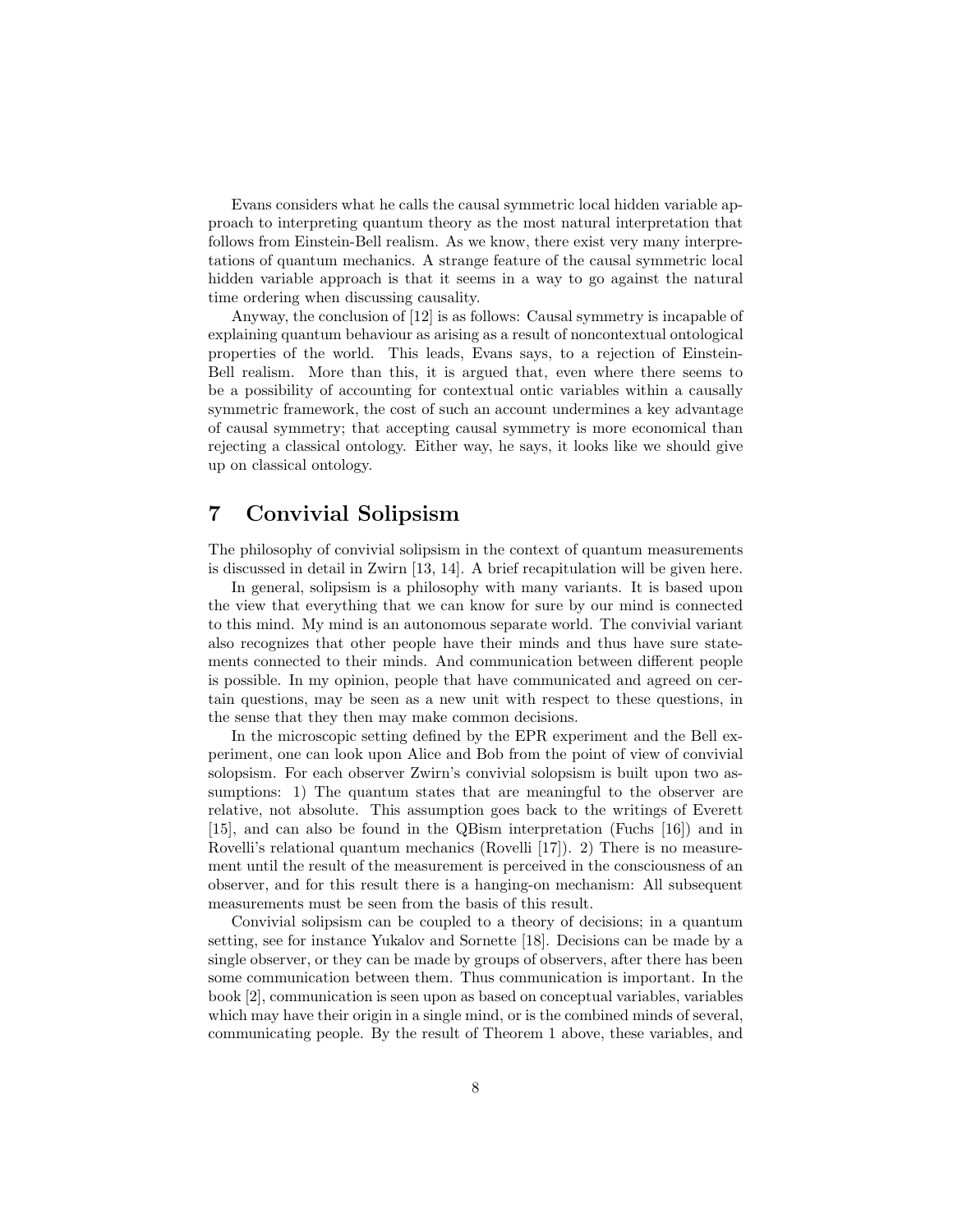symmetry groups defined on them, are the points of departure for a logical development ending with an essential part of the formalism of quantum theory.

Zwirn's version of convivial solopsism is directly based upon the quantum formalism; my version is based simply upon conceptual variables. In my opinion, these variables occupy a large place in the minds of people, and in the combined minds of communicating groups of people. Having said that, however, I agree with the assumptions 1) and 2) above made by Hervé Zwirn. Concerning the measurement as received by the mind of an observer, and then conserved with respect to future measurements, I look upon this in many cases as a result of some statistical inference.

### 8 On measurements

Imagine an observer Alice who is planning to do some physical measurement. In her mind she has several physical variables connected to the actual context, and she wants to concentrate on one of them, say  $\theta$ . For simplicity assume that  $\theta$  in this context and for Alice, is what I have called maximally accessible, and assume also that it takes a finite number of values  $u_1, \ldots, u_d$ .

The following is important to me:  $\theta$  is a variable connected to the physical setting that Alice wants to address during her measurement, but as she plans this measurement, it must also be said to exist in her mind. This double existence is crucial for my own approach towards quantum theory.

Now in this situation let Alice and her physical environment be observed by another observer Charlie. Charlie also has in his mind the actual variable  $\theta$ . He is not doing any measurement, but he looks forward to receive a report from Alice after she has done her measurement. Also, he is in a better situation than Alice, and for him,  $\theta$  is not maximally accessible. He can also imagine other variables  $\xi, \lambda, \rho, \dots$  which Alice could have measured. Assume that he knows that one of these, say  $\xi$ , also is maximally accessible for Alice. Define  $\phi$  as being the vector  $(\theta, \xi, \lambda, \rho, ...)$ , which varies in some space  $\Omega_{\phi}$ . Then  $\theta$  is a function of  $\phi$ :  $\theta = f(\phi)$ . Assume that  $\theta$  and  $\xi$  take the same number of values (or both vary on the real line). Then let k be the transformation on  $\Omega_{\phi}$  which switches the first two coordinates, so that  $\xi = f(k\phi)$ . Then the essential conditions of Theorem 1 above are satisfied if we look upon the situation from Alice's point of *view.* In the finite case, the transitive group G on the range of  $\theta$  can be defined as generated by the transformation  $u_1 \rightarrow u_2, u_2 \rightarrow u_3, ..., u_d \rightarrow u_1$ .

### 9 The epistemic process approach

#### 9.1 Conceptual variables

What is my opinion about the different approaches to the question of ontology sketched above? First, the analysis in [7] is involved and impressive, but I disagree with its conclusions for two reasons: First, I see inference as being more general than its Bayesian version. Secondly, I cannot see that ontology should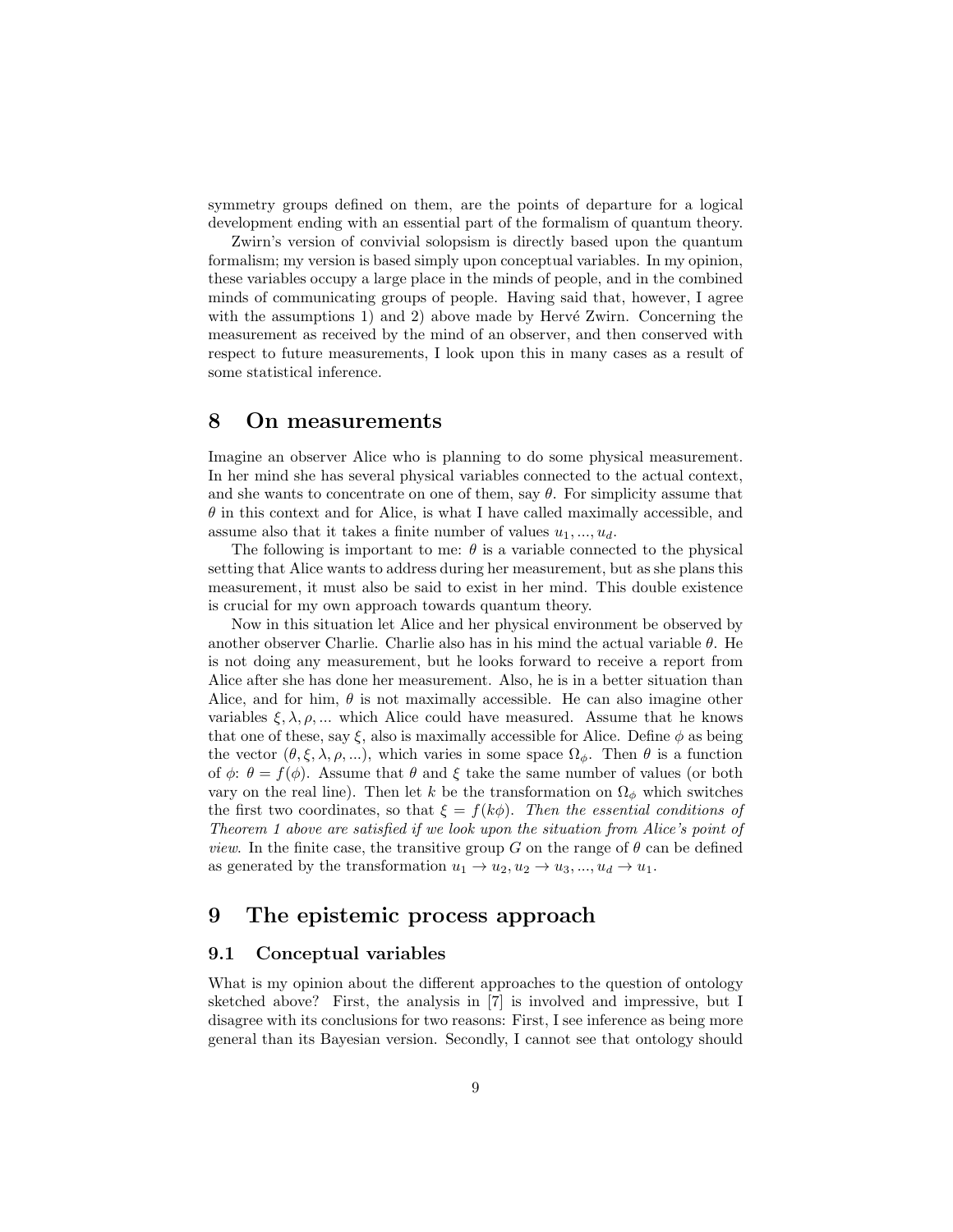be directly coupled to the questions related to cause and effect. Considering the paper by Evans [12], I consider it to be enlightening to discuss whether or not one should give up classical ontology. I will give my own analysis below in terms of conceptual variables. Everything that has been written in this paper until now, must be seen as a background for this discussion.

In a concrete physical measurement setting, quantum mechanics has as its input certain statements and as its output some other statements. In reality such inputs and outputs characterize any empirical scientific investigation. In many cases these statements in connection to measurements and experiments are obviously statements related to the real world. This may be true for any reasonable empirical scientific investigation. In a physical setting it may be statements about physical variables, variables that are measured. In my theory the variables also must be said to have an existence in the mind of an observer or in the joint minds of a group of communicating observers. This way of seeing things is inspired by statistical theory. Statistics relies on models of reality, models of data in terms of parameters. These statistical parameters are special cases of what I call conceptual variables. They exist basically only in the minds of the researchers that analyse the situation.

To give a very simple relevant macroscopic example, let us assume that we are given some object A, and ask 'What is the weight of object A?'. Then  $\mu$  ='weight of A' is an physical variable. But both before and after and during the measurement it also exists in minds of us as measurers. We can use a scale to obtain a very accurate estimate of  $\mu$ . Or we can use several independent measurements, and use the mean of those as a more accurate estimate. In the latter case it is common to introduce a statistical model where  $\mu$  is a parameter of that model. But in my view the conceptual variable notion is more fundamental. The variable  $\mu$  exists before any statistical model is introduced. I think that many people will agree that  $\mu$  also during measurement exists in some sense in the mind of the measurer(s). In this example the conceptual variable has some ontic basis, but I will claim that this need not always be the case in all epistemic processes. Even in this case the existence of  $\mu$  as a real number may be discussed. For instance, the question 'Is  $\mu$  rational or irrational?' is rather meaningless.

I will give two simple examples of conceptual variables that do not necessary have an ontological interpretation, one macroscopic and one microscopic.

1. Assume that Bob has two apples, and says to Alice that when he sits, he will have either one or two apples in his lap. Then he hides behind a screen and asks Alice: 'Do I have one or two apples in my lap?' Alice tries to guess, and during this game  $\theta =$  'the number of apples in Bob's lap' is a conceptual variable in Alice's mind. Finally, Bob discloses that he is standing, so  $\theta$  is meaningless, has no connection to the real world.

2. Assume that Alice is doing some quantum measurement. Her initial mental state related to physical system that she wants to measure, is  $|\psi\rangle$ , corresponding to  $\theta = u$  for some maximally accessible conceptual variable  $\theta$ . She wants to measure another maximally conceptual variable  $\xi$ , and after the measurement she will have a new state related to this variable. But what is her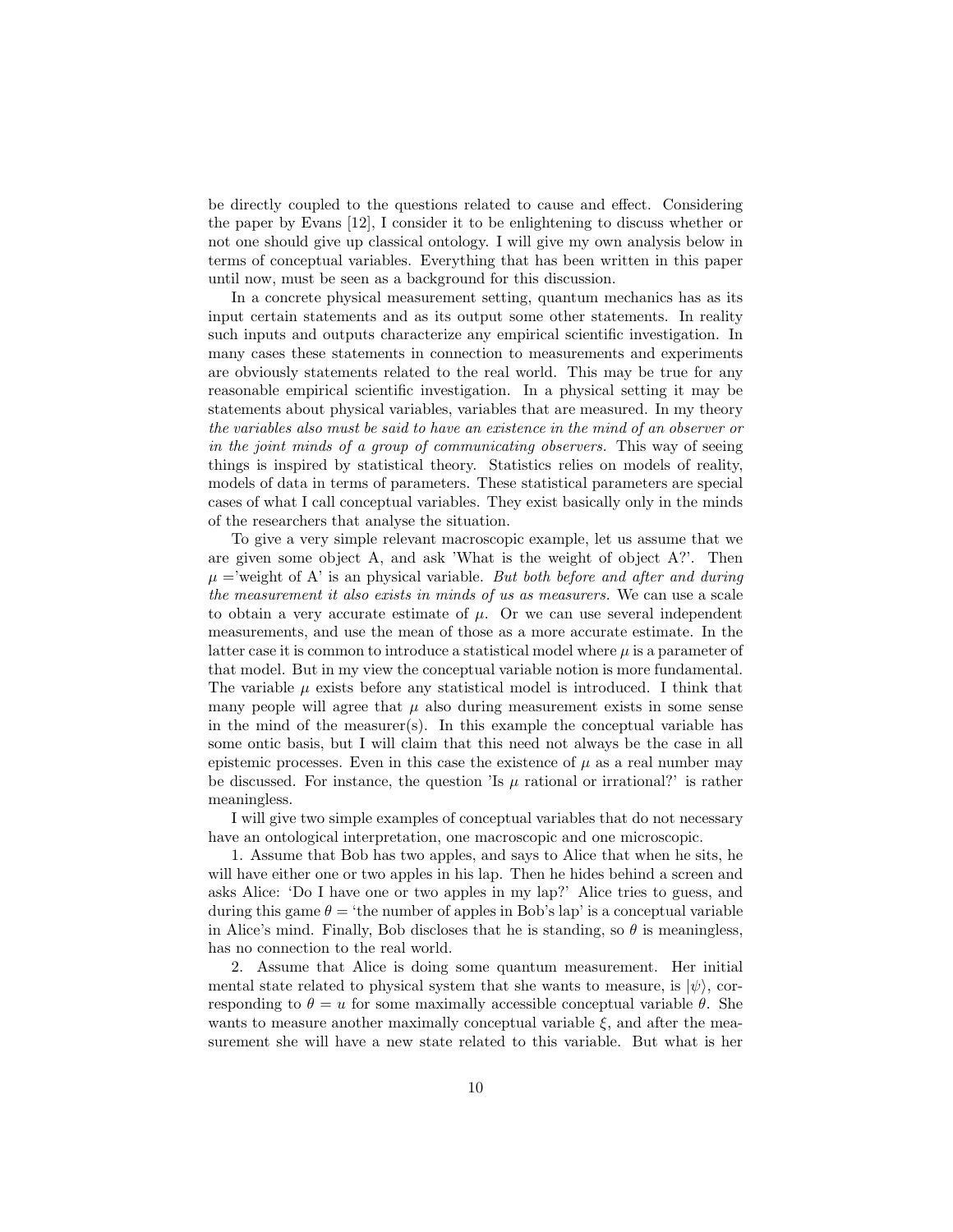mental state now, during the measurement itself? At that point of time neither θ nor ξ take any value; in particular, it is certain that at this point of time neither of them have any ontological interpretation.

It is crucial now to analyse further the meaning of conceptual variables connected to an observer or a group of observers, in particular in connection to quantum measurements.

#### 9.2 Measurement, observer, and state

So assume that Alice is doing some measurement in a concrete context, which also may depend upon settings chosen by herself. Again let her initial state be  $|\psi\rangle$ , corresponding to  $\theta = u$  for some maximally accessible variable  $\theta$ . I can generalize to unknown pure states, in particular mixed states given by a density operator, but I want to keep things simple. I will assume that  $\theta$  takes the values  $u_1, u_2, \ldots, u_d$ ; u is one of these values. This pure state represents the relevant knowledge that Alice has before the measurement. After the measurement is done, her knowledge changes, say to  $\xi = v$  for another maximally accessible variable  $\xi$ . Since  $\xi$  is maximally accessible, she must now reject her previous knowledge. The question is whether or not the new knowledge can be seen as objective knowledge about the real world, ontological knowledge. I will come back to this question.

Now let the physical system together with Alice be observed by another observer Charlie. In particular, he may have the possibility of knowing the state of Alice both before and after the measurement, but he may have a wider horizon, so that he also can have other knowledge. This means that his Hilbert space in the situation is larger than the Hilbert space describing the mind of Alice. Look at his state before he notes the particular value of  $\theta$ , although he focuses upon Alice's possible value for this variable. This can be written

$$
|\phi\rangle = \sum_{i} c_{i} |\psi_{i}\rangle |\rho_{i}\rangle + |\phi_{0}\rangle, \tag{4}
$$

where  $|\psi_i\rangle$  represents the result  $\theta = u_i, |\rho_i\rangle$  represents other related knowledge in the situation, and  $|\phi_0\rangle$  is a state orthogonal to all the  $|\psi_i\rangle|\rho_i\rangle$ .

As a simplifying assumption now, assume that  $|\phi\rangle$  is a state representing a concrete knowledge in the mind of the relevant observer Charlie, say  $\alpha = w$  for some maximally accessible variable  $\alpha$ . An example of an entangled state with such an interpretation is given in [3].

One possible scenarium is that Charlie at some pont of time shares his knowledge with Alice. Acording to Convivial Solipsism this must be treated as a measurement done by Alice. Her state resulting from this will then be a relative state of the type introduced by Everett [15]. Specifically, the entangled joint state describing the mind of Alice and the mind of Charlie is

$$
|\phi_1\rangle = \sum_i c_i |\psi_i\rangle |\lambda_i\rangle |\rho_i\rangle + |\phi_{10}\rangle,\tag{5}
$$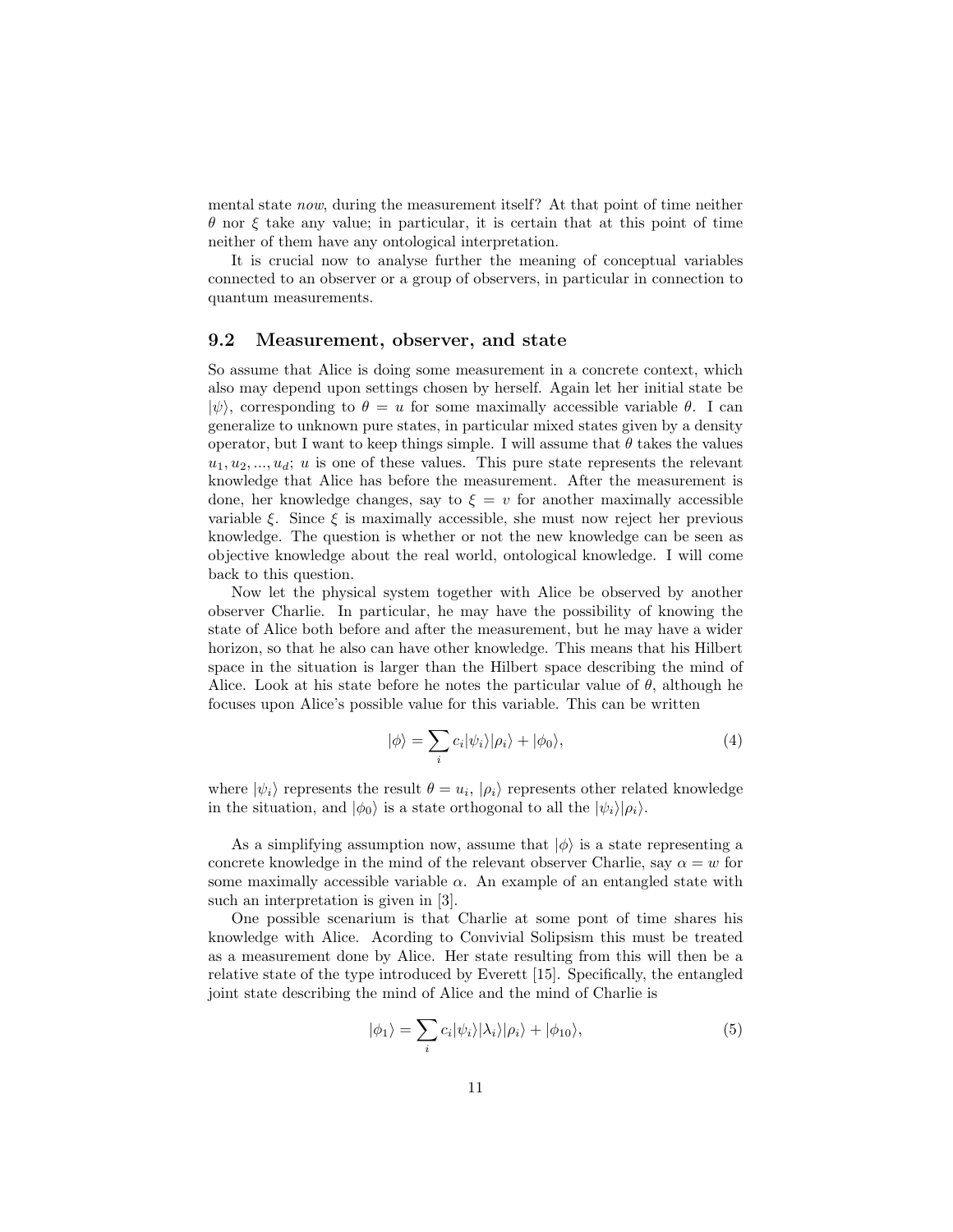where  $|\lambda_i\rangle$  is the state of mind of Alice when  $\theta = u_i$ , and  $|\phi_{10}\rangle$  again is orthogonal to the rest. According to [15] it is meaningless in this context to ask of the absolute state of the subsystem 'Alice's mind', one can only talk about the relative state, given the result of the measurement as perceived by Charlie.

#### 9.3 Several observers

Charlie may also share his knowledge with other observers David, Elena,..... These observers then form a communicating group of observers. As a group they may also have other knowledge, but their joint state always includes the specific knowledge  $\alpha = w$ . This will most probably have implications for joint decisions made by this group.

Of course a similar discussion can be made if Charlie focuses on the state of Alice after she has done her measurement. It is an important observation that a quantum state may depend on the focus chosen by an observer.

Let us go one step further. Assume that Charlie and his group is observed by another observer George, having a still larger Hilbert space in the situation. George may also be interested in (focus on) other physical situations and other groups of observers. Making simplifying assumptions as above, his state may be specified as  $\beta = z$ , where  $\beta$  is a new conceptual variable, maximally accessible for George. If George again should share his state with Charlie, or perhaps with Alice, this knowledge will give these observers new relative states.

And one can continue: George is observed by another observer with larger resources and so on.

The discussion above was limited to quantum mechanics. But note that in all cases of the above discussion, only a state of the form  $\lambda = z$  was assumed in connection to the relevant observer. Hence the discussion below is relevant in connection to any person seeking some knowledge, as long as this knowledgeseeking can be expressed in the form of a question 'What will be the value of  $\lambda$  when I try to find this value?' together with a sharp answer  $\lambda = z$ . In connection to ordinary measurements, where no other complementary other related maximally accessible variable is involved, the Hilbert space must be seen as one-dimensional, and ordinary statistical theory applies to the situation.

But what has all this to do with the possible ontology of states? Here is my opinion: Assume that we stop the observation process above at some point, say with George and his conceptual variable  $\beta$ . Then the nature of this conceptual variable is crucial. George has to make a decision based upon the situation: Is it natural to regard  $\beta$  as some property of the real world? This type of decision is by its nature something that is completely outside the formulation of the quantum mechanical model or other relevant mathematical models, the former derived from assumptions around Theorem 1 as described above. Thus the ontology question is something that relies on independent decisions, but is coupled to a defined conceptual variable, and how it is related to the physical or other concrete situation, as perceived by an observer.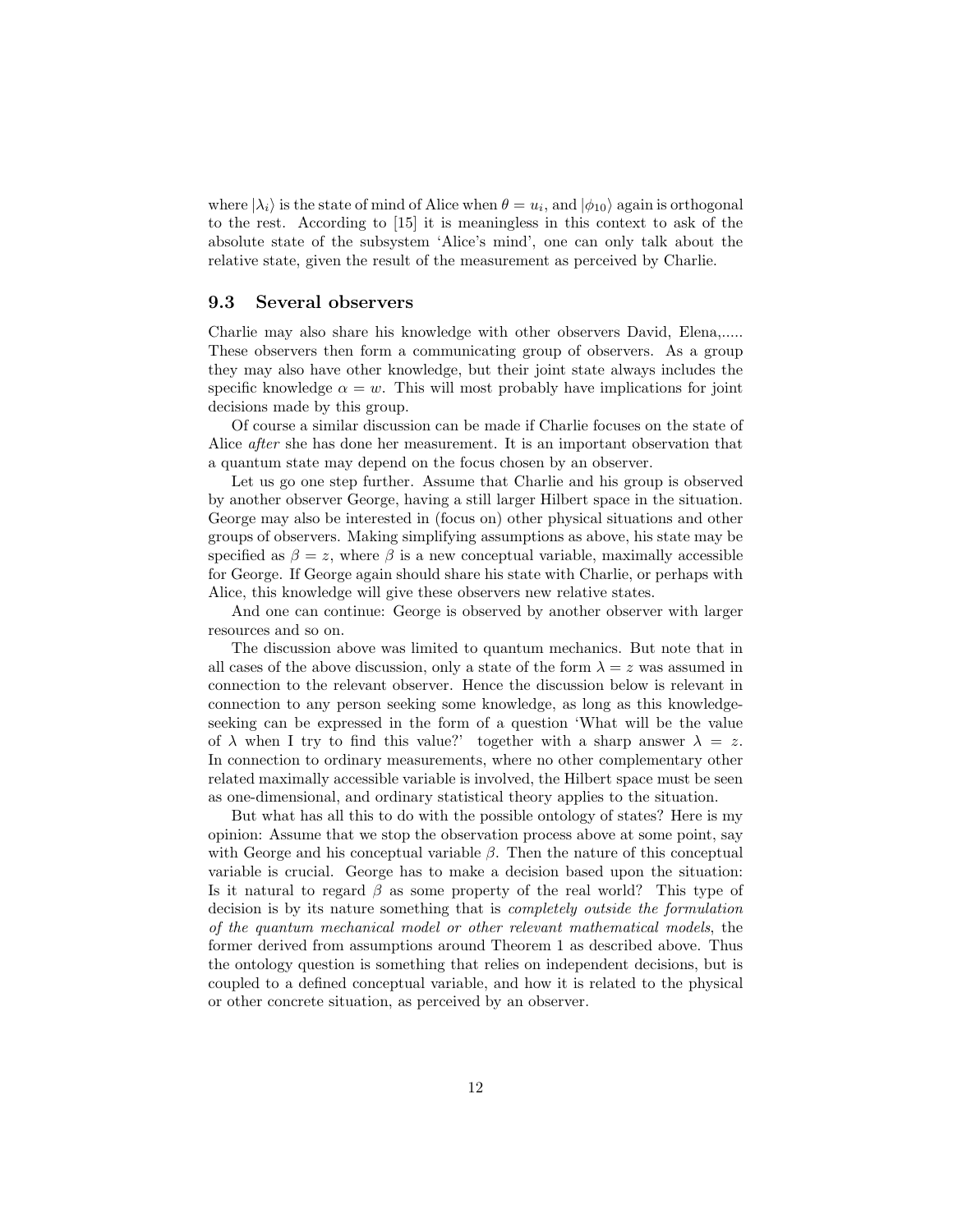#### 9.4 Alice's possible views on the reality question

The simplest situation is just when we stop the above process with Alice and her measurement situation. Alice has to decide whether or not, as she see it, her conceptual variable  $\theta$  is a property of the real world. In a physical context, say, if  $\theta$  represents the charge or rest mass of a particle, she will probably say yes. In other cases she might be in doubt. Note that according to Convivial Solipsism, every property of the world must be related to the mind of some observer, here Alice. So also the question whether or not a conceptual variable can be seen as a property of the outside world; this question must be decided by her.

The decision here taken by Alice, will depend on her philosophy and on the nature of the conceptual variable  $\theta$ . For instance,  $\theta$  may be a property of a concrete particle focused upon after an event at the LHC at Cern. If  $\theta$  is the charge or rest mass of the particle, it is obvious that Alice will look upon it as some property of the real world. But assume that  $\theta$  is the position of the particle at time  $t$  relative some frame defined by Alice, or its velocity at time t relative to this frame, or the time that it reaches some given  $x$ -value. Then Alice's philosophy is crucial. She may be a simple realist, insisting, quite independently of whether quantum mechanics is true or not, or a complete theory or not, that every measurement should have some immediate relation to some objective reality. More elaborate versions of this view can be attributed to Albert Einstein, whose views were recently taken in a more modern context by Smolin [1].

To Smolin, quantum mechanics is not the final story. He states in [1] that there is still much to discover, and in several recent papers he has tried to elaborate on this. I will come back with some brief remarks to these papers in Section 11.

There seems to be a basic difficulty with the simple version of the realist view, if we at the same time should accept the concept of complementarity, a concept that in my opinion should lie behind any reasonable theory of the world. Say that Alice has the choice between measuring two maximally accessible variables θ and ξ, but that she actually measures θ. Then, by the simple version of realism, only  $\theta$  has a real existence, and thus the choice made by Alice, seems to, after this view, be the only possible choice, implied in some way by her context and her history. This may be called superdeterminism, and it limits in an essential way Alice's free will.

As is well known, an anti-realist view was taken by Niels Bohr. His views are founded directly on the concept of complementarity, a concept that I in [2] extend also to many macroscopic situations. Then, for example, if Alice measures some position variable, she must also have in mind that she could have measured the complementary variable, velocity.

In general, I interpret the anti-realist view to imply that one also believes in the possibility of a free will. If this also is Alice's opinion, it will influence her view of reality. Since by her free choice she can focus on either position or velocity, and since by complementarity only one of these are allowed, she cannot possibly take both position and velocity to be properties of the real world.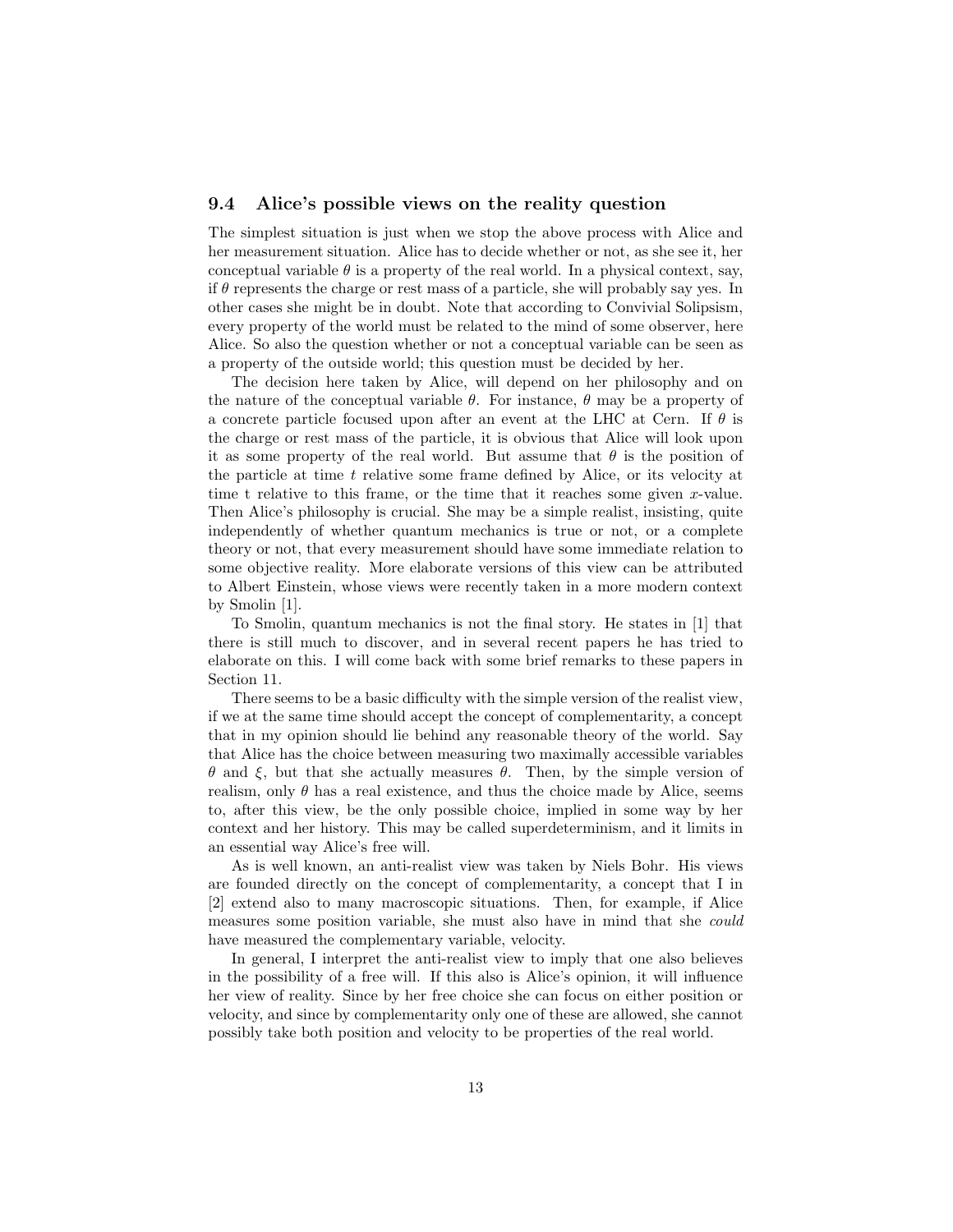Other, related, views of the reality question in connection to measurements have been given for instance in [16] and [17]. The debate on these issues seems to be hard now, and is confusing to anybody outside the quantum foundation community. My own opinions are strongly influenced by Niels Bohr.

The statement that we cannot take both position and velicity to exist in the real world, must be taken with one qualification: For macroscopic objects, both exist 'for practical purposes'.

But my point here is the following: Our views on reality in connection to measurement depend on 1) what conceptual variable we focus upon, 2) what philosophy we have in connection to quantum measurements. I claim that both 1) and 2) are independent of quantum theory as seen as a mathematical framework for modelling and prediction. This theory may or may not exist in the mind of Alice. Complementarity is a basic property behind any reasonable theory, in particular quantum mechanics, but acceptance of the detailed quantum theory is another issue. Alice may not be aware of Theorem 1.

### 9.5 The views of the other observers, and some speculations

A similar discussion can be carried out for Charle, George and all other observers described in the process above. An extreme is that we continue this process until it covers all human beings in the world. Of course we then enter into what must be called pure speculations.

But here is part of my opinion: One may believe that all possible people and all physical situations are observed by a superior observer, which one can call God. This is of course only one possible belief, far from shared by all people. But if one should have such a belief, one can use arguments like the ones above to look at the states as perceived by this God, in the way described here. All these states can be related to some big entangled state descibing the situation from the point of view of God. If one takes the view of a realist, they may be even seen as ontological states. Taken to the extreme, this may seem to imply superdeterminism and the lack of free will, perhaps a not too attractive solution.

But note that, if there is a God, he does not in any way seem to share his complete state with human observers. Various religions and different religious communities have different views of God and of what one can say about nature related to Him. These are complementary views.

Also, if we believe in a God which at the same time is almighty and perfectly good, we have a real difficulty with understanding all the suffering in this world. As I see it, this issue should be connected to the complementarity concept again, and to the assumption that all humans have a free will. If God should do the absolutely best for all of us, He by necessity is faced with many complementary decisions, so by pure logic it is impossible for Him to satify us all.

Thus, as I see it, the question of whether or not one should believe in the interpretation of all quantum states as ontological states, seems to be related to the question of a higher abstract being related to this world. This calls for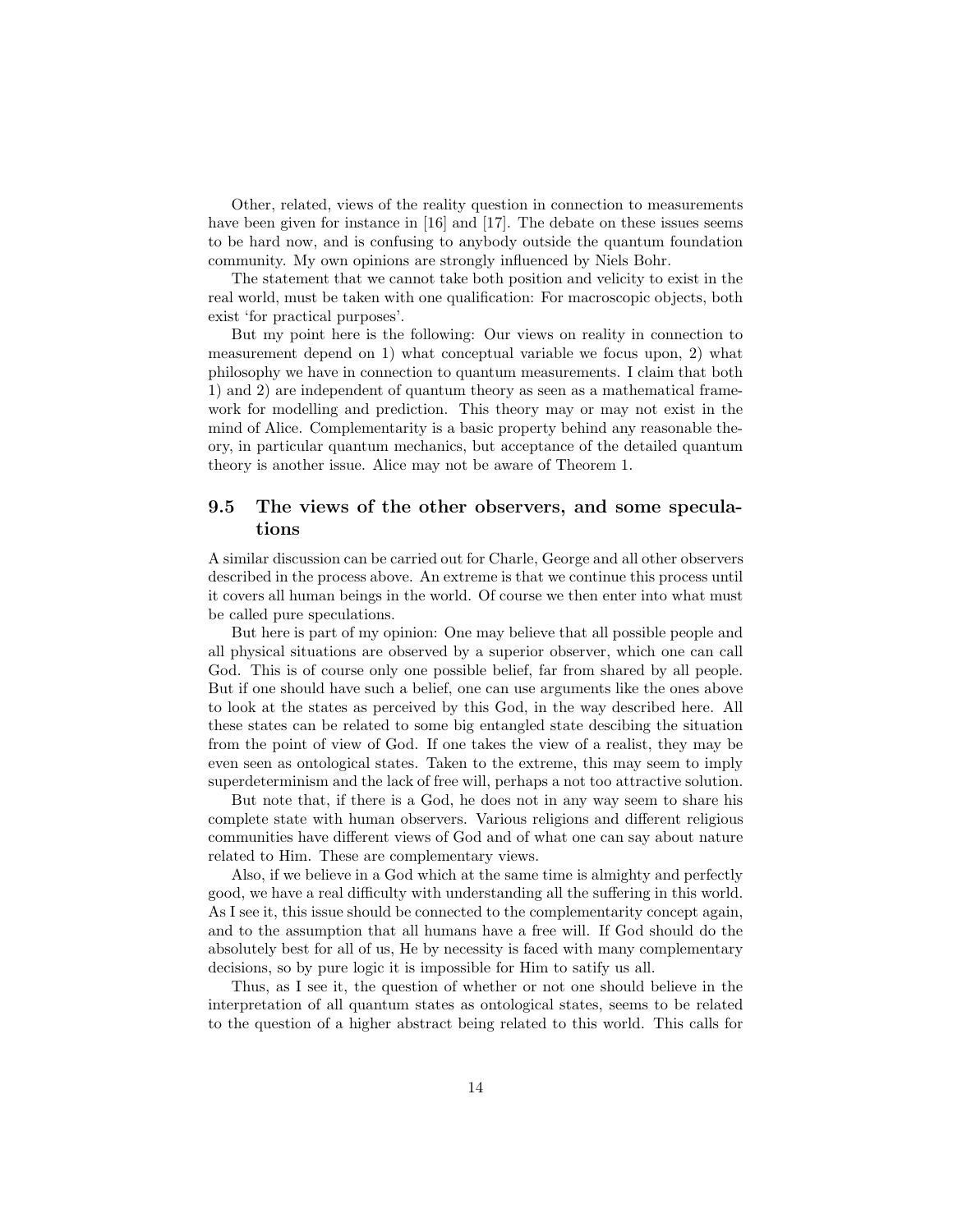many interesting further discussions. My own views of science and religion are elaborated in the papers [19, 20].

#### 9.6 Some concluding remarks

Thus, the concept of a higher abstract being can be used in connection to possible real knowledge about every person, and one could also say in connection to all properties of the world. A far less exotic situation will be if the physical setting is such that the variable  $\theta$  must be looked upon by everybody as a real physical variable, and arbitrary groups of observers naturally focus on  $\theta$  and get the same value for this variable. Again charge and rest mass may be examples, on the other hand, according to relativity theory, space intervals, energy and momentum variables are not objective in this sense. In these cases, also from the point of view of quantum mechanics, extra asumptions of the kind used in the above discussion are needed.

But in the case of charge, for instance, everybody will agree that  $|\psi\rangle$  corresponding to some  $\theta = u$  must necessarily be an ontic state, connected to the real world. As seen from quantum mechanics, such states are trivial; the Hilbert space is one-dimensional. So also in other knowledge-seeking cases where no complementarity is involved.

This whole discussion relies on the assumption that some variant of Theorem 1 is true, and that states, as discussed in [2] can be characterized by questionand-answer pairs in terms of maximally accessible conceptual variables.

The discussion above holds for arbitrary pure states, for instance the states before or after a unitary state transformation, a transformation resulting automatically from the Schrödinger equation or consciously from manipulations by an observer (see for instance Hardy [21]).

A large range of conceptual variables may be used in this discussion, for instance variables defined in term of complex models, like the pictorial models of Section 4 above.

### 10 Two additional points

It strikes one how ubiquitous [22] quantum theory is. Not only does it give a rather complete theory of the microcosmos, recently it has also been employed to cognitive models [23], to finance [22], to basic decision theory [18, 23] and to the study of human language [24]. In this paper I have concentrated on its physical applications. However, some of my remarks are also relevant to these other application fields.

In physical applications the process of obtaining knowledge through experiments and measurements is important. In general, increased knowledge may make it possible to make better decisions, although this is not always true, as indicated in a particular very simple statistical situation in [25].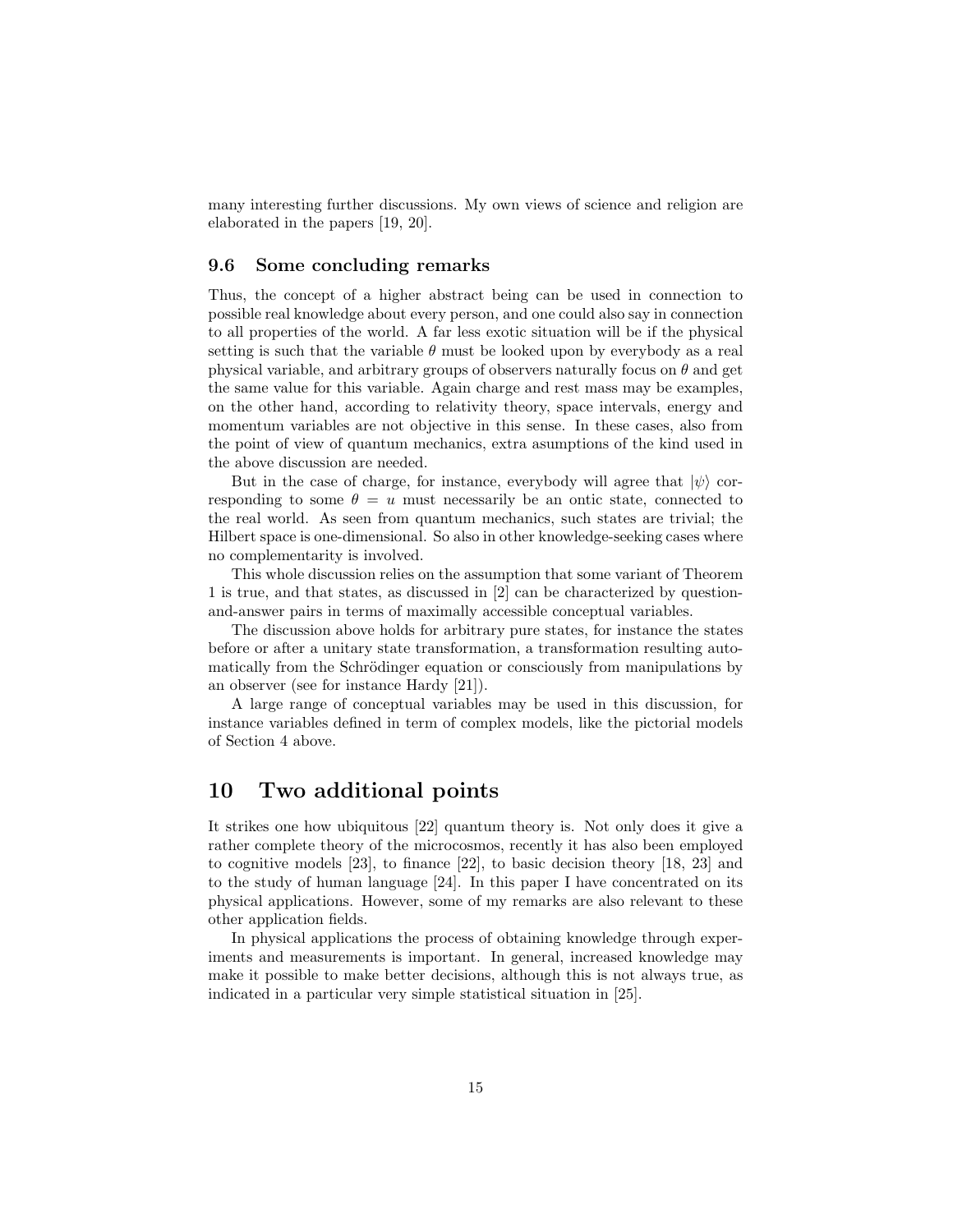## 11 A particular recent view upon the reality question

The debate on reality started by Albert Einstein and Niels Bohr has continued to these days. Lee Smolin in his book [1] has modernized Einsteins views, and declares himself as a realist. To do so, he answers yes to each of the following two questions:

1) Does the natural world exist independently of our minds? More precisely, does matter have a stable set of properties in and of itself, without regard to our perceptions and knowledge.

2) Can those properties be comprehended and described by us? Can we understand enough about the laws of nature to explain the history of our universe and predict its future?

Myself, I will obviously answer yes to the first part of question 1). To the second part, I am more in doubt. If one only talks about some of the properties, the answer is again yes. If one should talk about all properties, then according to the discussion in Section 9, the answer depends on our philosophy. As I see it, a simple realist position may lead to superdeterminism as a necessary assumption.

Then again, to question 2) I will only say a conditional yes. We can comprehend and describe many properties, but not all. We are limited, a general conclusion also made in [3]. In particular, we can predict the future to some extent, but not completely.

Taking his yes to the same two questions as a point of departure, Smolin [1] has an interesting and long discussion, during which he also describes the views of many other researchers and of many other schools in relation to quantum interpretation. His own final views are formulated in the epilogue. There he claims that a radically new theory is needed to solve the fundamental issues in physics and cosmology. And to this end, he says that he do not even know how to begin.

Smolin has now developed his views in several articles. I will concentrate on one recent such article [32], which is based upon the articles [33] and [34]. Together, these articles give a deep new theory, which I cannot go into details with here. Fundamental notions are those of events. In [32], views are attributes of events, and the theory's only beables; they comprise information about energy and momentum transferred to an event from its causal part. Quantum mechanics is derived from the principle that the universe contains as much variety as possible [34], in the sense of maximizing the distictiveness of each subsystem. An ensemble interpretation [33] is connected to the real ensemble of all systems in the same state in the universe. In [32] a dynamics is proposed for a universe constituted of views of events. It is stated in the conclusion that a great deal more remains to be done to develop the proposals.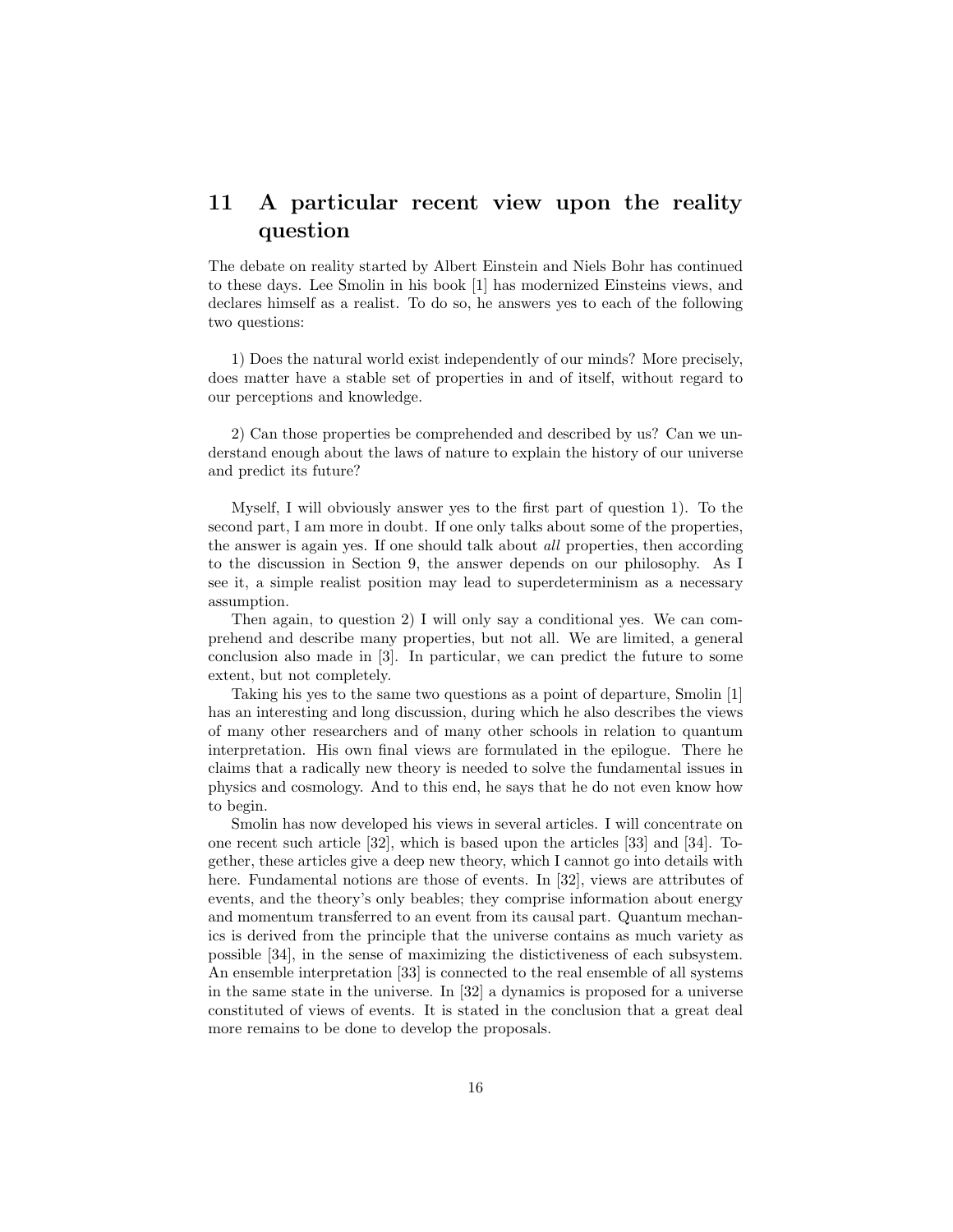I do not see my own approach as giving a radically new theory. To me, quantum theory is a valid theory describing the microscopic world, and also having applications in the macoscopic world, such that in Quantum Decision theory and in certain cognitive models. I only claim that a simpler and more intuitive basis for the theory can be given, as described in [2] and summarised in Section 2 above.

According to the discussion of Section 9, a complete ontological model of the world can be coupled to the assumption of a perfect and completely realistic higher being describing everything. In such a model, superdeterminism may seem to hold, and we have no free will.

I absolutely prefer a view of the world where we all may be limited in our decisions, where we have a free will, and are responsible for our actions. In my opinion, Niels Bohr's concept of complementarity will be important in such a world; see the last chapter of [2].

### 12 Final remarks

The purpose of this paper together with related papers and the book [2] has been to sketch a new, and in my opinion quite promising, attempt to understand quantum theory, causality theory and statistical inference theory from a common basis. Empirically, all these theories have been verified to an impressive degree, but the interpretation of quantum theory has been the source of much confusion. The book [2] is an attempt to develop the epistemic side of a new foundation, and from this propose a new interpretation: In every application, but also more generally, every state is connected to the mind of a single person or to the joint minds of a group of communicating persons. In this mind/ these minds conceptual variables exist, and these make the basis for results like Theorem 1 above.

One important background for the development of [2] has been that, in my opinion there has been too little communication between researchers working with the foundation of quantum theory and researchers in the statistics society. My book has been an attempt to develop elements of a future common culture.

What is culture? According to the author and philosopher Ralph D. Stacey it is a set of attitudes, opinions and convictions that a group of people share, about how one should act towards each other, how things should be evaluated and done, which questions that are important and answers that may be accepted. The most important elements in a culture are unconscious, and cannot be forced upon one from the outside.

In my opinion it is very important in the long run to try to develop a common international cultural foundation for all scientists. In this way, science could really achieve the authority that it requres and needs. There are extremely many problems facing the world now: climate, health problems, poverty problems, refugee problems, international conflicts and the existence of very dangerous weapons. For all these problems one should try to device rational solutions that at the same time satify good ethical standards; in particular, rational and ethical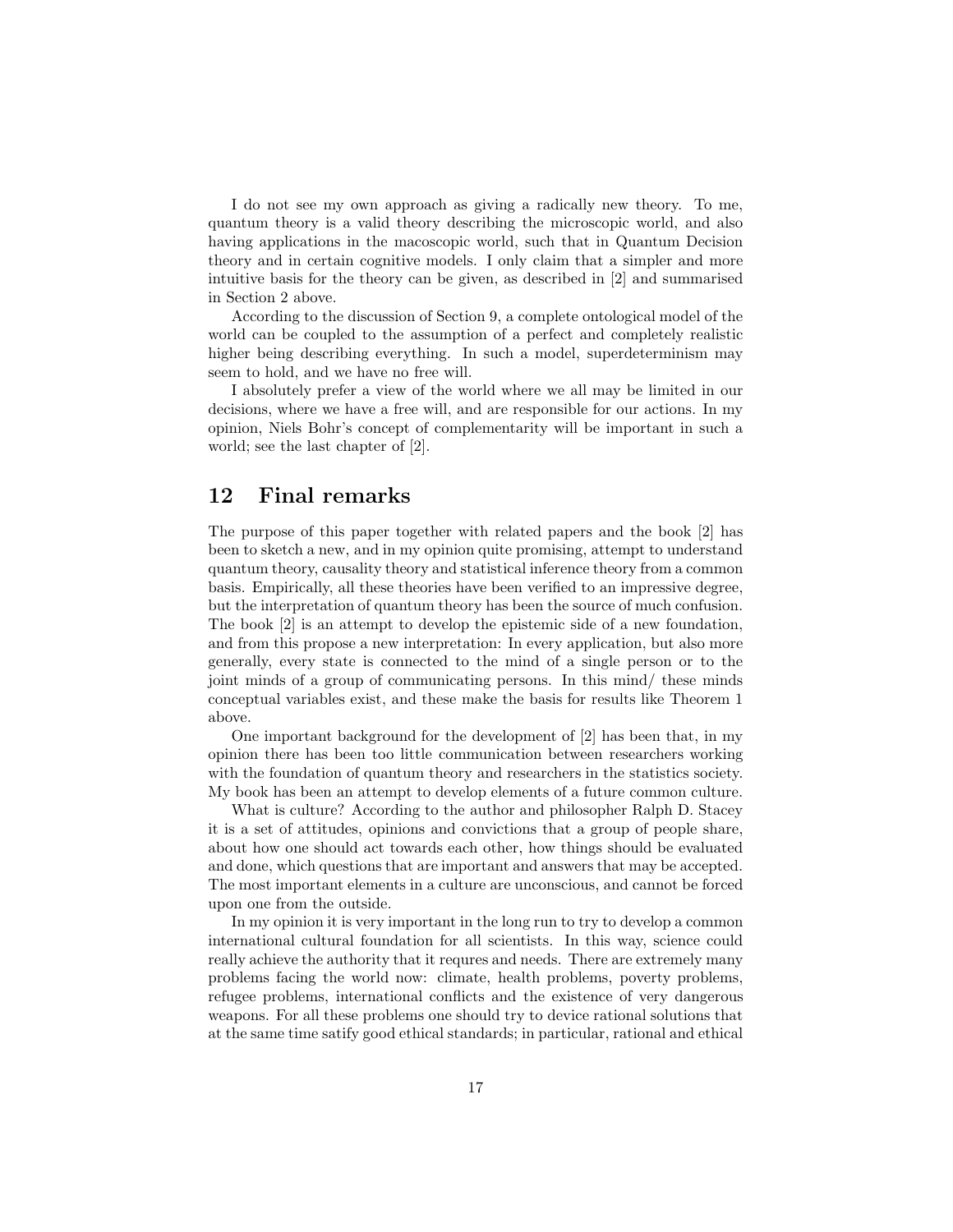decisions should be made by national and international leaders. Unfortunately, in the processes of making decisions, we may all be limited. (In a concrete quantum situation, this has bee argued for in [3]). So, ideally, to arrive at good decisions, in addition to other requirements, our leaders should try to get rational inputs. Ideally again, such inputs could in each concrete case be given by joint efforts by groups of scientists.

In improving this situation, we may all be somewhat responsible. In particular in this connection, the process of achieving knowledge is important. And, again in my view, such a process can always be associated with the mind of a single person or by the joint minds of a group of communicating persons. Knowledge as such may or may not be coupled directly to an external objective real world.

In his first book [26] Lee Smolin has listed 5 great problems in theoretical physics. Combining the conclusions of  $[2]$ ,  $[3]$ ,  $[4]$  and the present article seems to me to be a way to device at least a tentative solution to a large part of problem 2: Resolve the difficulties in the foundation of quantum mechanics. This is done partly through appealing to a particular unification: Try to find a unified new culture that is meaningful both to physicists and to statisticians. As I see it, this may also perhaps be a stepping stone for approaching further problems, like finding connections between elementary quantum theory and other theories, in particular field theory, theories in particle physics and relativity theory.

To find a conceptual basis from which quantum theory and general relativity both can be understood, is one of the most challenging problems in modern physics. Many researchers and several research groups have made their proposals on how to attack this problem. The most well known approaches are the following three: 1) Quantum loop theory. (For a popular partial account, see Rovelli [27]). 2) String theory. (For a brief introduction, see Susskind and Lindesay [28]). 3) The pure mathematical modelling approach. (See for instance Laudal [29]). From my point of view the operational approach by Hardy [30] may be particularly enlightening. More relevant references can be found in the latter paper. In my potential own approach to this problem I would consider looking upon space and time and other variables as conceptual variables, inaccessible inside black holes. Note that such a discussion will be independent of advanced concepts like loops or strings.

Concerning quantum field theory and the standard model, a good treatise is given in [31]. Group theory and group representation theory play a large role here. Following my ideas as sketched above, it might be fruitful to try to relate the abstract groups that lies behind the standard theory to group actions on some maximally accessible conceptual variables of physical relevance. But such investigations belong to the future.

### References

1. Smolin, L.: Einstein's Unfinished Revolution. The Search for What Lies Beyond the Quantum. Penguin Books (2019)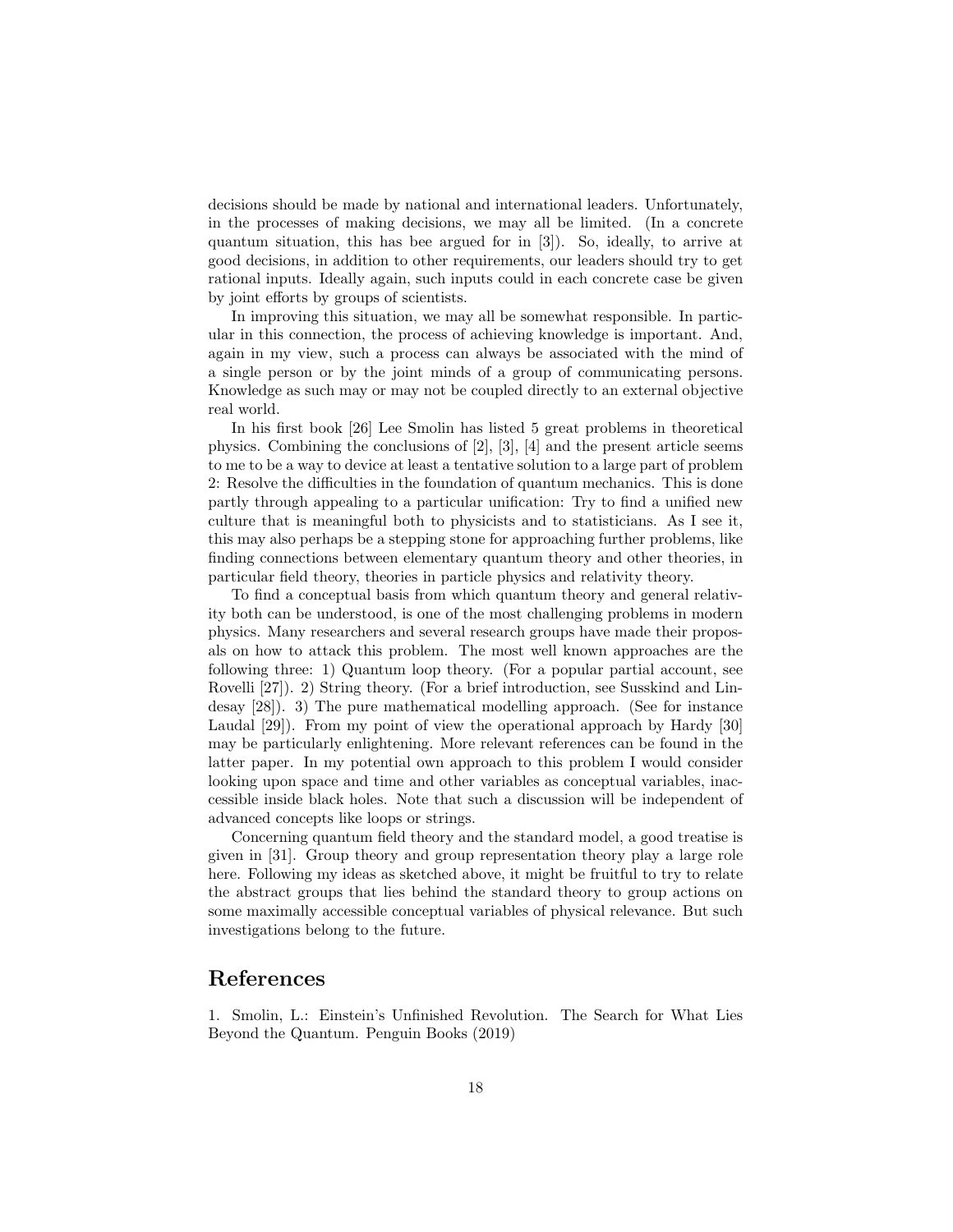2. Helland, I.S.: Epistemic Processes. A Basis for Statistics and Quantum Theory. Second Edition. Springer, Cham, Switzerland (2021)

3. Helland, I.S.: The Bell experiment and the limitation of actors. Foundations of Physics 52, 55 (2022)

4. Helland, I.S.: On reconstruction of the Hilbert space from conceptual variables. arXiv: 2108.12168 [quant-ph] (2021)

5. Helland, I.S.: On reconstructing parts of quantum theory from two related maximal conceptual variables. International Journal of Theoretical Physics 61, 69 (2022)

6. Helland, I.S.: When is a set of questions to nature together with sharp answers to those questions in one-to-one correspondence with a set of quantum states? arXiv: 1909.08834 [quant-ph] (2019)

7. Schmid, D., Selby, J.H. and Spekkens, R.W.: Unscrambling the omelette of causation and inference: The framework of causal-inferential theries. arXiv: 2009.03297 [quant-ph] (2021)

8. Pearl, J.: Causality. Second Edition. Cambridge University Press, Cambridge (2009)

9. Cox, D.R. and Wermuth, N.: Causality: a statistical view. International Statistical Review 72 (3) 285-305 (2004)

10. Coecke, B.: Quantum picturalism. Contemporary Physics 51 (1) 59-83 (2010)

11. Mermin, N.D.: Is the moon there when nobody looks? Physics Today 38, 38-47 (1985)

12. Evans, P.W.: The end of a classical ontology for quantum mechanics? Preprint (2021)

13. Zwirn, H.: The measurement problem: Decoherence and convivial solipsism. Foundations of Physics 46,635-667 (2016)

14. Zwirn, H. Nonlocality versus modified realism. Foundations of Physics 50, 1-26 (2020)

15. Everett, H.: Relative state formulation of quantum mechanics. Reviews of Modern Physics 29, 453-462 (1957)

16. Fuch, C.A. : QBism, the perimeter of quantum Bayesianism. arXiv: 1003.5209 [quant-ph] (2010)

17. Rovelli, C.: Relational quantum mechanics. International Journal of Theoretical Physics 35, 1637-1657 (1996)

18. Yukalov, V.I. and Sornette, D.: How brains make decisions. Springer Proceedings in Physics 150, 37-53 (2014)

19. Helland, I.S.: The conception of God as seen from research on the foundation of quantum theory. Dialogo 4, 259-267 (2018)

20. Helland, I.S.: On religious faith, Christianity, and the foundations of physics. European Journal of Theology and Philosophy 2 (1), 10-17 (2021)

21. Hardy, L.: Quantum theory from five reasonable axioms. arXiv: 0101012 [quant-ph] (2001)

22. Khrennikov, A.: Ubiquitous quantum structure: from psychology to finances, Springer, Berlin-Heidelberg-New York (2010)